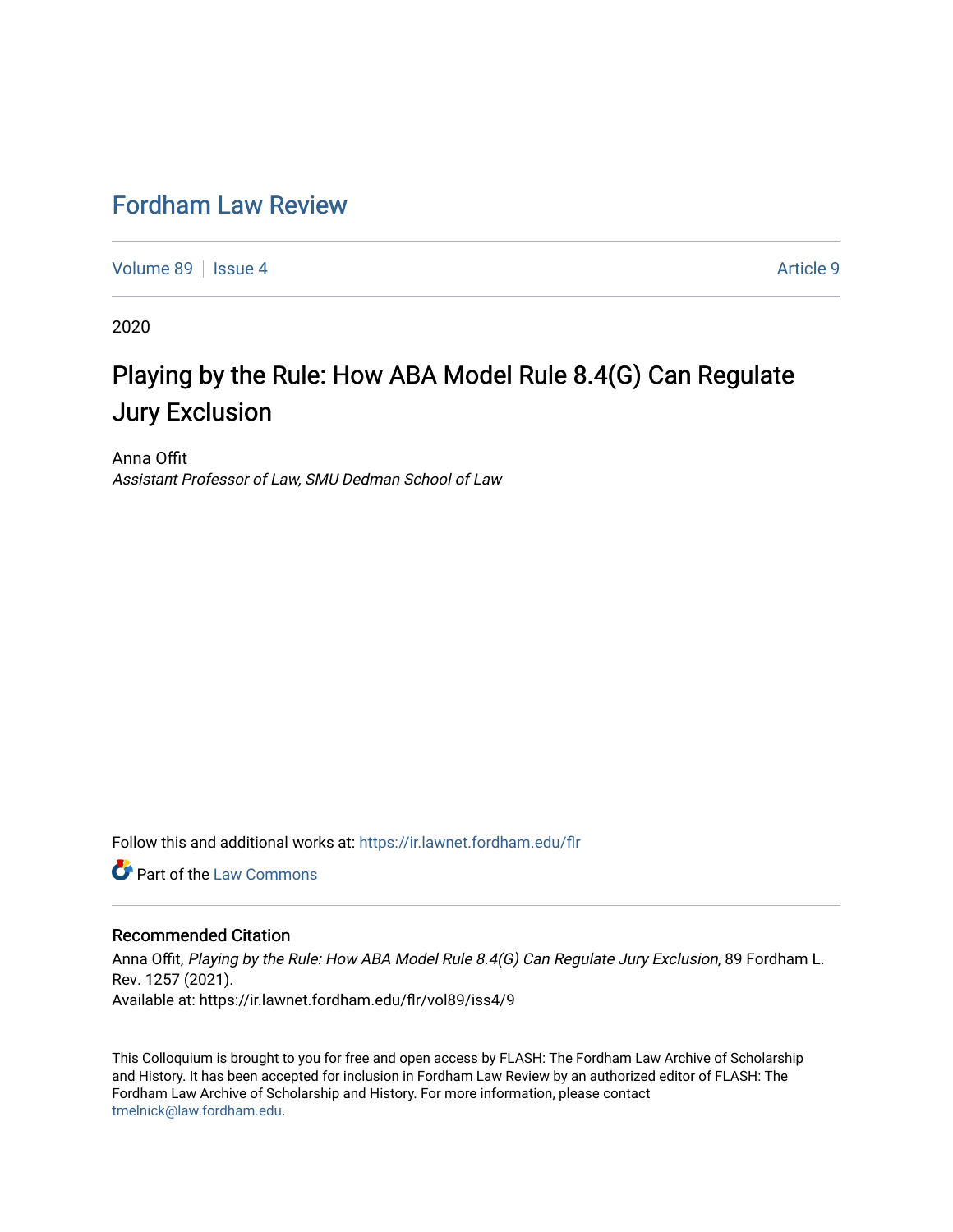## **PLAYING BY THE RULE: HOW ABA MODEL RULE 8.4(G) CAN REGULATE JURY EXCLUSION**

#### *Anna Offit\**

*Discrimination during voir dire remains a critical impediment to empaneling juries that reflect the diversity of the United States. While various solutions have been proposed, scholars have largely overlooked ethics rules as an instrument for preventing discriminatory behavior during jury selection. Focusing on American Bar Association Model Rule of Professional Conduct 8.4(g), which regulates professional misconduct, this Article argues that ethics rules may, under certain conditions, deter the exclusionary practices of legal actors. Part I examines the specific history, evolution, and application of revised Model Rule 8.4(g). Part II delves into the ways that ethics rules in general, despite their limited use, can spur legal and cultural change. Focusing on jury exclusion, Part III shows how Model Rule 8.4(g) in particular might be applied to more effectively challenge and sanction instances of race- and sex-based discrimination during voir dire. In so doing, this Article reaffirms the productive role that ethics rules can play in preventing forms of misconduct that undermine confidence in the American jury and justice system.* 

#### **INTRODUCTION**

Renewed attention to racism and sexual harassment in American society has helped to amplify concerns about the ongoing problems of race- and sexbased discrimination in the U.S. legal system. The legal profession in particular has become a focus of criticism. For example, the media has put a

Assistant Professor of Law, SMU Dedman School of Law; A.B., Princeton University; M.Phil., University of Cambridge; J.D., Georgetown University Law Center; PhD, Princeton University. This Article was prepared for the Colloquium entitled *The Judicial Role in Professional Regulation*, hosted by the *Fordham Law Review* and the Stein Center for Law and Ethics on October 9, 2020, at Fordham University School of Law. I am grateful to the Colloquium participants for invaluable feedback on this Article, including Bruce A. Green, Adam M. Gershowitz, Tom Lininger, Brian T. Fitzpatrick, Cassandra Burke Robertson, Jack Chin, Eli Wald, Russell Pearce, John S. Dzienkowski, John M. Golden, Llezlie Green, Renee Knake Jefferson, Jhanna Kalb, Emily S. Taylor Poppe, and Jessica K. Steinberg. Thank you also to Pam Metzger for advice during the formative stage of this project. I am also grateful for the excellent research assistance of Lili McEntire, Emily Shakelford, and Ramya Chagarlamudi, as well as the editorial support of Daniel Meagher and the *Fordham Law Review*.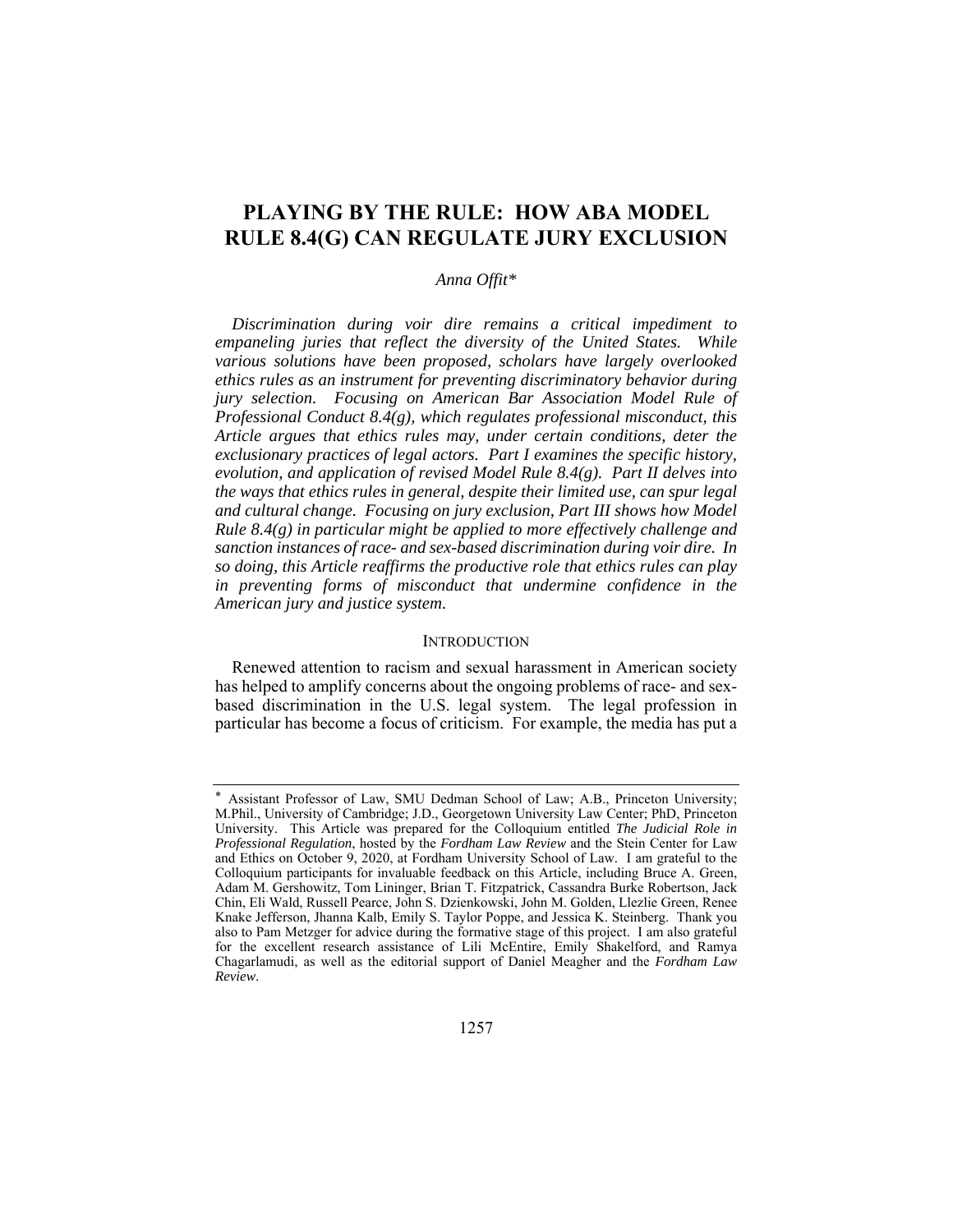spotlight on state bar association surveys<sup>1</sup> that expose chronic workplace mistreatment and federal lawsuits that reveal the disparate treatment of female employees.2 Not long before #MeToo initiated a national conversation about sexual assault, the American Bar Association (ABA) sought to address the problems of harassment and discrimination with a revision to Model Rule of Professional Conduct 8.4(g). Notably, the amended rule included a newly formulated subsection (g), which defined professional misconduct as: "conduct that the lawyer knows or reasonably should know is harassment or discrimination on the basis of race, sex, religion, national origin, ethnicity, disability, age, sexual orientation, gender identity, marital status or socioeconomic status in conduct related to the practice of law."3

The most explicit qualification to Model Rule 8.4, aside from an ambiguous carve-out for "legitimate advocacy"4 discussed in Part III, appears in one of the rule's comments. Revised Comment 5 to Model Rule  $8.4(g)$  notes that in the context of jury selection proceedings, "a trial judge's finding that peremptory challenges were exercised on a discriminatory basis does not alone establish a violation of paragraph (g)."5 This Article considers the implications of the revised rule, and Comment 5 in particular, for the pervasive problem of race- and sex-based exclusion in the American jury system. First, as written, the comment leaves open the possibility that lawyers and judges who violate antidiscrimination law during the jury selection process can face sanctions. The possibility of punishment for discriminatory behavior, paired with the rule's inclusion of an objective mens rea standard, thus has the potential to enhance the antidiscrimination protections currently in place to promote representative juries.6

Part I provides a brief overview of the history and adoption of Model Rule 8.4(g) since its 2016 revision. Part II examines how ethics rules influence attorney behavior even in cases that do not result in adjudicated violations or

<sup>1</sup>*. See, e.g.*, Robert J. Derocher, *As Women Lawyers Across the Country Say #MeToo, Bar Associations Play an Important Role*, BAR LEADER (Sept./Oct. 2018), https://www.americanbar.org/groups/bar\_services/publications/bar\_leader/2018\_19/septemb er-october/as-women-lawyers-across-the-country-say-metoo-bar-associations-play-animportant-role [https://perma.cc/F734-HMX3] (citing survey results and feedback from Massachusetts, South Dakota, Florida, and Iowa, each addressing experiences of gender and

sexual harassment, misconduct, and discrimination in the legal profession).

 <sup>2.</sup> Tiffany Hsu, *Jones Day Law Firm Is Sued for Pregnancy and Gender Discrimination by 6 Women*, N.Y. TIMES (Apr. 3, 2019), https://www.nytimes.com/2019/04/03/business/ jones-day-pregnancy-discrimination.html [https://perma.cc/M8L4-9TLH] (explaining that Jones Day, one of the largest firms in the country, is accused of providing the best opportunities and highest salaries to their male employees—"even when their legal skills are notably deficient"—and penalizing female employees, particularly when they took maternity leave, or had children).

<sup>3</sup>*. See* MODEL RULES OF PRO. CONDUCT r. 8.4(g) (AM. BAR ASS'N 2020).

<sup>4</sup>*. Id.* ("This paragraph does not limit the ability of a lawyer to accept, decline or withdraw from a representation in accordance with Rule 1.16. This paragraph does not preclude legitimate advice or advocacy consistent with these Rules.").

 <sup>5.</sup> *Id*. cmt. 5.

<sup>6</sup>*. See* Batson v. Kentucky, 476 U.S. 79, 86 (1986) (prohibiting race-based discrimination during jury selection).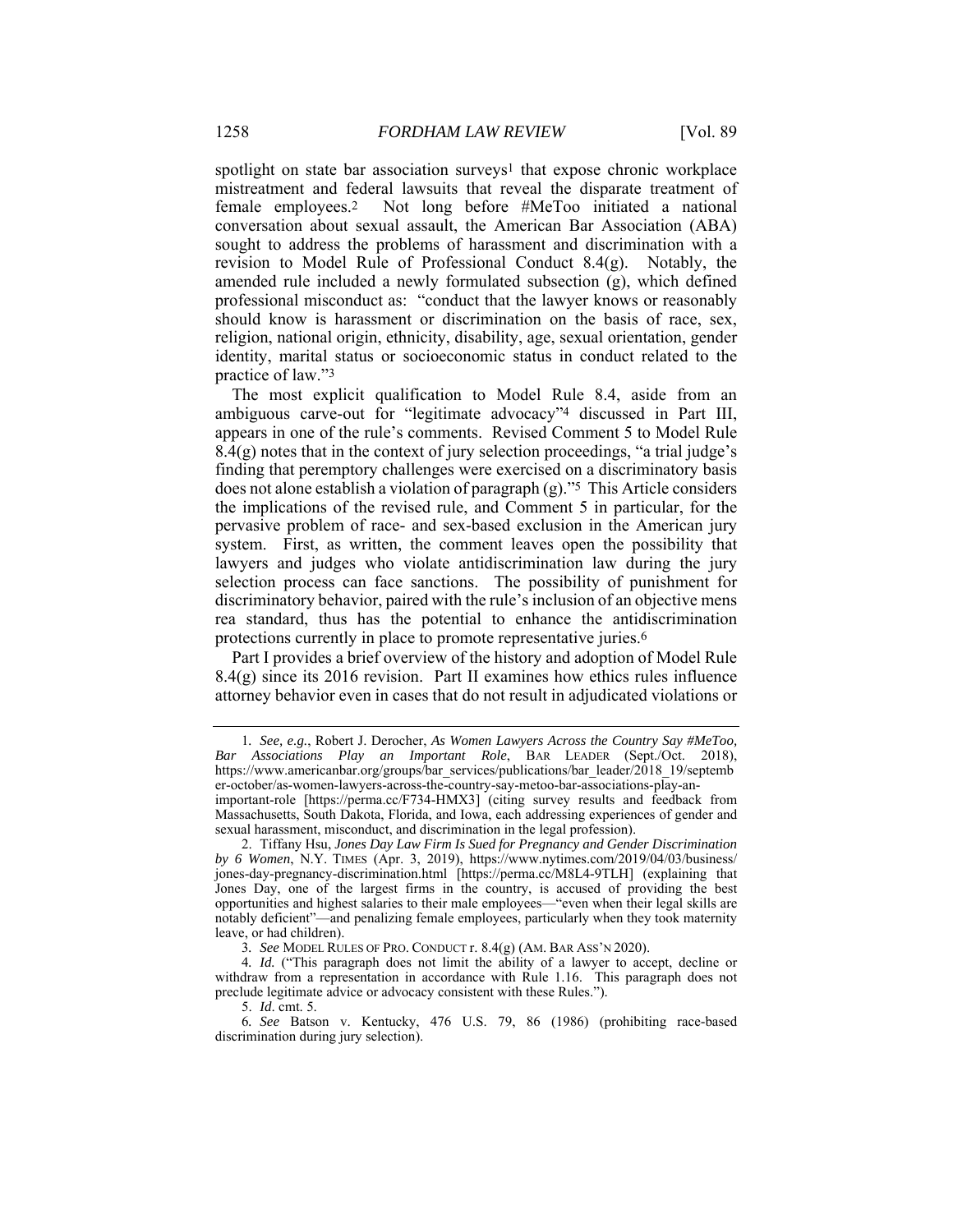sanctions. Turning to the illustrative context of jury exclusion, Part III argues that notwithstanding Model Rule 8.4's merely *theoretical* application to voir dire to date, it should be viewed as an additional resource for practitioners, jury reform advocates, and even prospective jurors who seek redress for exclusionary practices that strip the jury system of its democratic and inclusive character.

#### I. THE HISTORY AND ADOPTION OF REVISED MODEL RULE 8.4(G)

In 2008, the ABA added the elimination of bias and enhancement of diversity within the legal profession as critical ethical aspirations.7 In this spirit, the ABA amended Model Rule 8.4 as part of an affirmative effort to better regulate attorney misconduct.<sup>8</sup> The amendment process resulted in a new subsection (g),9 created to deter discriminatory and harassing behavior that was expressly "related to the practice of law."10 Among the innovations of the revision is a mens rea requirement that encompasses even unknowing conduct, including that of attorneys who *reasonably should know* they are engaged in misconduct.<sup>11</sup> The new Model Rule  $8.4(g)$  also features an expanded list of protected groups, including those who face discrimination on the basis of ethnicity, gender identity, and marital status.12 Yet, Comment 5 delineates one specific example of conduct that does not, in and of itself, constitute impermissible discrimination: an adjudicated violation of *Batson v. Kentucky*13 during jury selection.14 The comment notes, in effect, that a

10. MODEL RULES OF PRO. CONDUCT r. 8.4(g). In full, Model Rule  $8.4(g)$  states that it is professional misconduct for a lawyer to:

12*. Id.*

 <sup>7.</sup> AM. BAR ASS'N, REVISED RESOLUTION 109 AND REPORT 1 (2016), https://www.americanbar.org/content/dam/aba/administrative/professional\_responsibility/fin al\_revised\_resolution\_and\_report\_109.authcheckdam.pdf [https://perma.cc/XU5L-DPHH].

<sup>8</sup>*. Id.* The 2007 amendment to the judicial code of conduct included the adoption of Model Rule 2.3: "Bias, Prejudice, and Harassment." *Id.* The goal of this amendment is to provide a comparable provision for lawyer professional conduct. *See id.* 

 <sup>9.</sup> Kristine A. Kubes et al., *The Evolution of Model Rule 8.4(g): Working to Eliminate Bias, Discrimination, and Harassment in the Practice of Law*, AM. BAR ASS'N (Mar. 12, 2019). https://www.americanbar.org/groups/construction industry/publications/under https://www.americanbar.org/groups/construction\_industry/publications/under construction/2019/spring/model-rule-8-4 [https://perma.cc/P2RG-QZLY]. The amendment added subsection (g) but maintained the previously adopted subsections (a) to (f).

<sup>[</sup>E]ngage in conduct that the lawyer knows or reasonably should know is harassment or discrimination on the basis of race, sex, religion, national origin, ethnicity, disability, age, sexual orientation, gender identity, marital status or socioeconomic status in conduct related to the practice of law. This paragraph does not limit the ability of a lawyer to accept, decline or withdraw from a representation in accordance with Rule 1.16. This paragraph does not preclude legitimate advice or advocacy consistent with these Rules.

*Id.* 

 <sup>11.</sup> The knowledge component requires that lawyers "know or reasonably should know" that their conduct is harassment or discrimination. *Id.* "Know," "reasonably," and "reasonably should know" are defined in Model Rule 1.0(f), (h), and (j), respectively. Additionally, the amended rule does not force a lawyer to comply with the 8.4(g) restrictions as long as the lawyer has a good faith belief that no valid obligation exists. *See id.*

<sup>13</sup>*.* 476 U.S. 79 (1986).

<sup>14</sup>*. See* MODEL RULES OF PRO. CONDUCT r. 8.4(g) cmt. 5.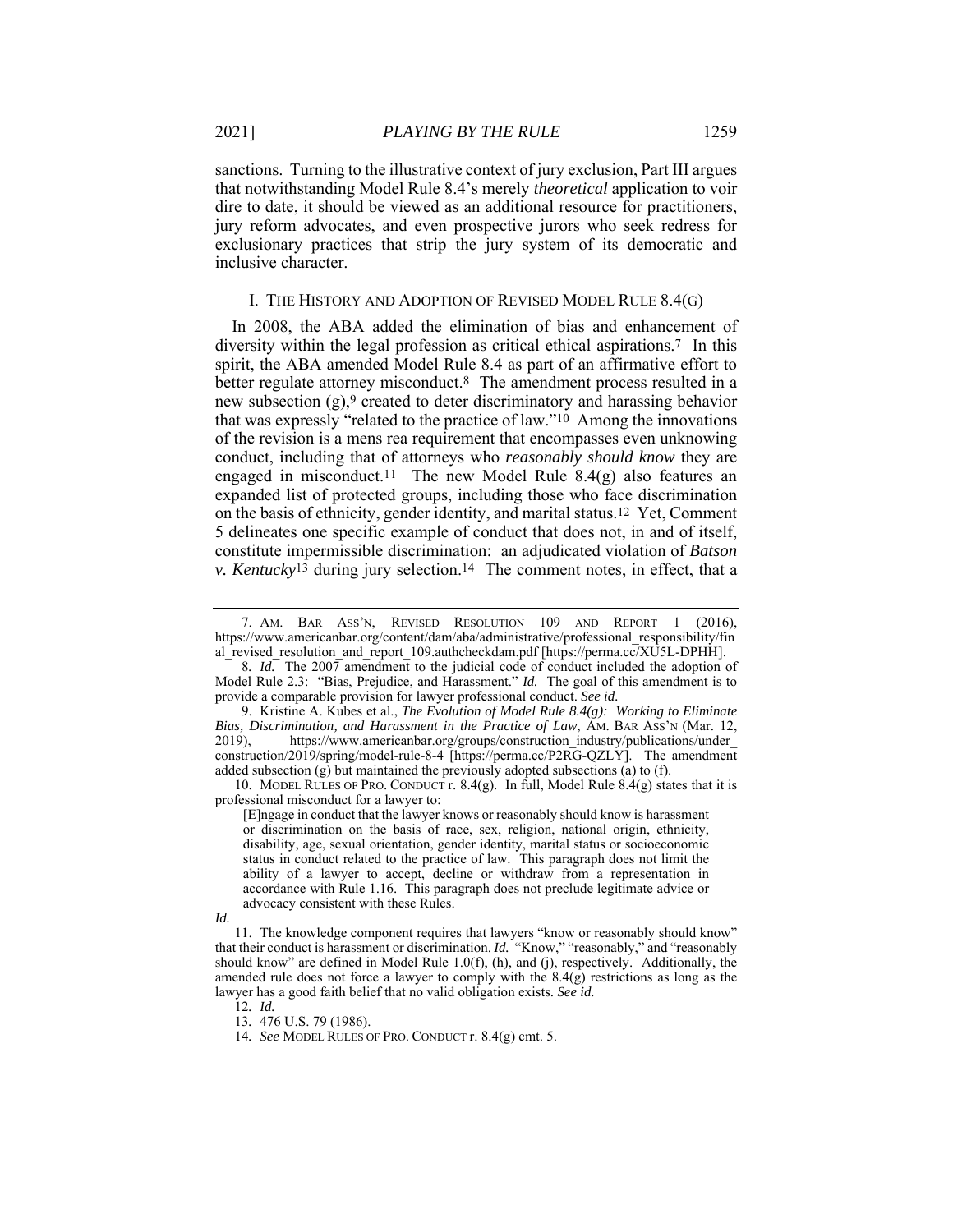peremptory challenge exercised in a discriminatory manner will not be enough, on its own, to constitute misconduct under Model Rule 8.4.15

As I show in the sections that follow, reception to and adoption of Model Rule 8.4(g) and other antidiscrimination rules has been gradual, even as attention to systemic racism and bias in the legal profession has increased.

#### *A. States Adopting Model Rule 8.4(g) in Its Entirety*

After its passage by the ABA, two states and three U.S. territories adopted Model Rule  $8.4(g)$  in its entirety. This included Maine<sup>16</sup> and Vermont, which adopted it to add greater detail to their extant misconduct rules,17 along with the U.S. Virgin Islands, American Samoa, and the Northern Mariana Islands.18 There has been one documented violation of Model Rule 8.4(g) in Vermont since its adoption.19

#### *B. States with Other Rules or Comments Addressing Discrimination and/or Harassment*

At present, twenty-nine states have adopted rules that explicitly prohibit discrimination. Thirty-three states have similar rules and/or comments to Model Rule 8.4 that prohibit discrimination and/or harassment by lawyers.20 California, for example, has a distinct rule addressing conduct that constitutes prohibited discrimination, harassment, and retaliation.21 Some of these states have removed a requirement of knowledge on the part of the offending

<sup>15</sup>*. See id.* The comment additionally specifies that attorneys are able to limit the scope and subject matter of their practices without violating the rule, provided such limitations meet the requirements of other Model Rules, including 1.5(a), 6.2, and 1.2(b). *See id.* 

<sup>16</sup>*. See* ME. PRO. CONDUCT R. 8.4. While Maine adopted ABA Model Rule 8.4(g), the language is not an exact match to the ABA language and does not bar discrimination on the basis of marital status or socioeconomic status. *See id.*

 <sup>17.</sup> VT. PRO. CONDUCT R. 8.4(g).

<sup>18</sup>*. See* AM. SAM. HIGH CT. R. 104; N. MAR. I. ATT'Y DISCIPLINE & PROC. RESP. R. 3(1); V.I. SUP. CT. R. 303(a).

<sup>19</sup>*. See In re* Robinson, 209 A.3d 570 (Vt. 2019).

 <sup>20.</sup> Not including Vermont, as it was discussed in the "full adoption" paragraph. The rules of the thirty-two states include: ARIZ. PRO. CONDUCT R. 8.4; ARK. PRO. CONDUCT R. 8.4; CAL. PRO. CONDUCT R. 8.4; COLO. PRO. CONDUCT R. 8.4; CONN. PRO. CONDUCT R. 8.4; DEL. LAWS.' PRO. CONDUCT R. 8.4; FLA. BAR R. 4-8.4; IDAHO PRO. CONDUCT R. 8.4; ILL. PRO. CONDUCT R. 8.4; IND. PRO. CONDUCT R. 8.4; IOWA PRO. CONDUCT R. 32:8.4; ME. PRO. CONDUCT R. 8.4; MD. ATT'YS PRO. CONDUCT R. 19-308.4; MINN. PRO. CONDUCT R. 8.4; MO. SUP. CT. R. 4-4.8; NEB. SUP. CT. R. § 3-508.4; N.H. PRO. CONDUCT R. 8.4; N.J. PRO. CONDUCT R. 8.4; N.M. PRO. CONDUCT R. 16-804; N.Y. PRO. CONDUCT R. 8.4; N.C. PRO. CONDUCT R. 8.4; N.D. PRO. CONDUCT R. 8.4; OHIO PRO. CONDUCT R. 8.4; OR. PRO. CONDUCT R. 8.4; R.I. PRO. CONDUCT R. 8.4; S.C. PRO. CONDUCT R. 8.4; TENN. SUP. CT. PRO. CONDUCT R. 8.4; TEX. DISCIPLINARY PRO. CONDUCT R. 5.08; UTAH PRO. CONDUCT R. 8.4; WASH. STATE CT. PRO. CONDUCT R. 8.4; W. VA. PRO. CONDUCT R. 8.4; WIS. ATT'YS PRO. CONDUCT R. 20:8.4; WYO. ATT'YS AT L. PRO. CONDUCT R. 8.4. Texas's rule is under "Law Firms and Associations, Prohibited Discriminatory Activities," not in the 8.4 misconduct section of the rules, but it does address discriminatory behavior. *See* TEX. DISCIPLINARY PRO. CONDUCT R. 5.08.

 <sup>21.</sup> CAL. PRO. CONDUCT R. 8.4.1.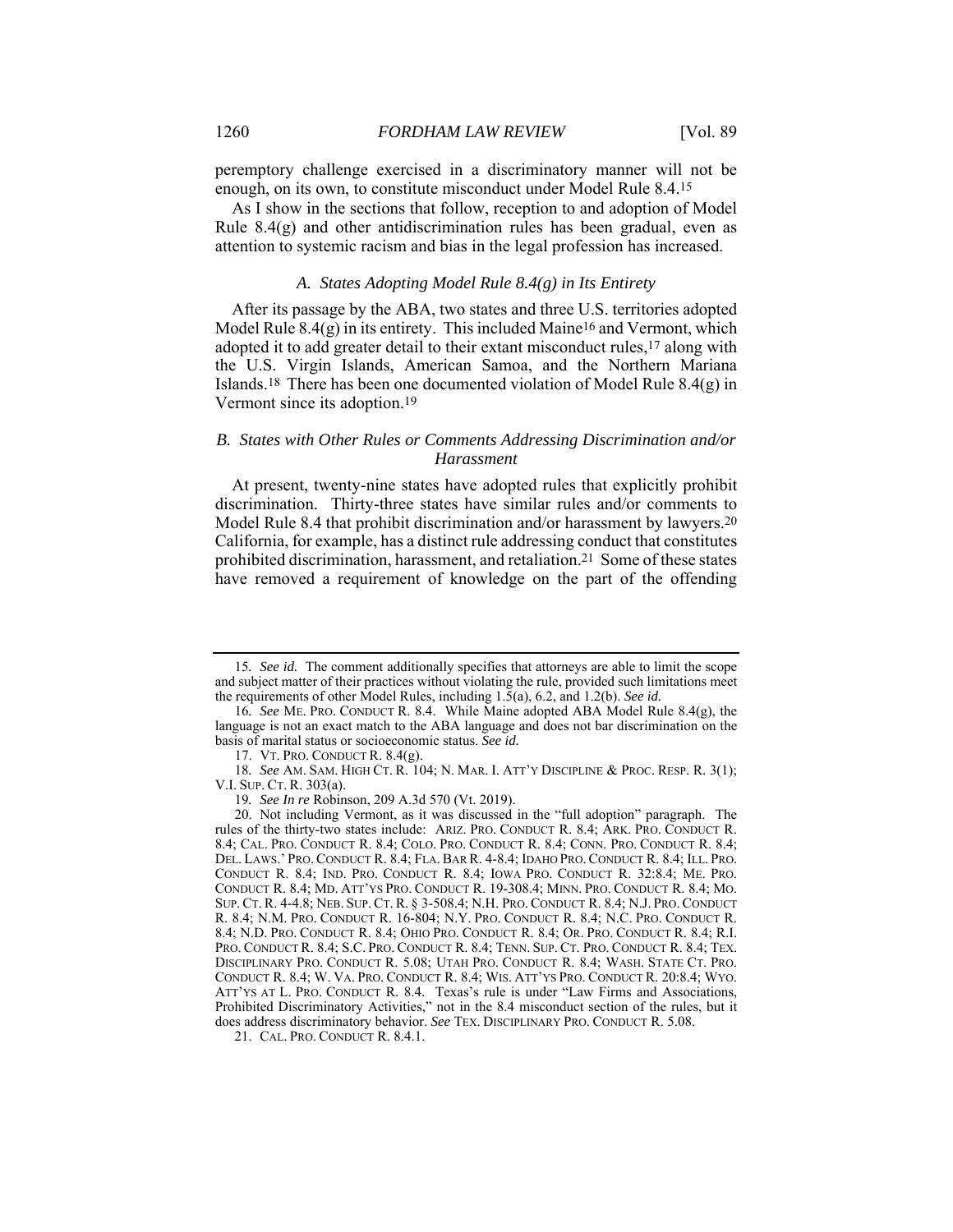lawyer, in place of "intent."22 Indiana's rule is further distinguished by its reliance on actual conduct, manifested through words or actions, while omitting a requirement that the offending party act with intent.23

Of the thirty-three states with rules or comments similar in substance to Model Rule 8.4, twenty-two require that the misconduct be carried out "knowing[ly]."24 Seventeen of those states have adopted Comment 3 to Model Rule 8.4, which includes a knowing standard for engaging in conduct that manifests bias or prejudice toward others.25 Three states require that the lawyer who engages in discriminatory conduct intends to do so or that the conduct is intended or likely to cause harm.26 The remaining seven states do not have rules that include a requirement of knowledge or intent with respect to alleged attorney bias, discrimination, or harassment.27

 23. IND. PRO. CONDUCT R. 8.4 (prohibiting lawyers from "engag[ing] in conduct, in a professional capacity, manifesting, by words or conduct, bias or prejudice based upon race, gender, religion, national origin, disability, sexual orientation, age, socioeconomic status, or similar factors. Legitimate advocacy respecting the foregoing factors does not violate this subsection. A trial judge's finding that preemptory challenges were exercised on a discriminatory basis does not alone establish a violation of this Rule").

 24. These states include: Arizona (comment), Colorado (comment), Connecticut (comment), Delaware (comment), Florida (rule—also a "callous indifference" standard used), Idaho (comment), Illinois (rule and comment), Iowa (including, in a rule and in the comment, a knowing standard for allowing staff in an attorney's control to engage in such conduct), Maine (rule and comment), Maryland (rule), Nebraska (comment), New Hampshire (comment), New Mexico (comment), North Dakota (rule and comment), Oregon (rule), Rhode Island (comment), South Carolina (comment), Tennessee (comment), Utah (comment), West Virginia (comment), Wisconsin (comment), and Wyoming (comment). Vermont is not on the list but does have a knowing standard, as it adopted Model Rule 8.4 in its entirety. *See* VT. PRO. CONDUCT R. 8.4(g).

 25. COLO. PRO. CONDUCT R. 8.4; DEL. LAWS.' PRO. CONDUCT R. 8.4; IDAHO PRO. CONDUCT R. 8.4; ILL. PRO. CONDUCT R. 8.4; IOWA PRO. CONDUCT R. 32:8.4; NEB. SUP. CT. R. § 3-508.4; N.H. PRO. CONDUCT R. 8.4; N.M. PRO. CONDUCT R. 16-804; N.D. PRO. CONDUCT R. 8.4; R.I. PRO. CONDUCT R. 8.4; S.C. PRO. CONDUCT R. 8.4; TENN. SUP. CT. PRO. CONDUCT R. 8.4; UTAH PRO. CONDUCT R. 8.4; VT. PRO. CONDUCT R. 8.4; W. VA. PRO. CONDUCT R. 8.4; WIS. ATT'YS PRO. CONDUCT R. 20:8.4; WYO. ATT'YS AT L. PRO. CONDUCT R. 8.4.

 26. COLO. PRO. CONDUCT R. 8.4; N.J. PRO. CONDUCT R. 8.4; N.C. PRO. CONDUCT R. 8.4. 27. These states' rules include: ARK. PRO. CONDUCT R. 8.4; CAL. PRO. CONDUCT R. 8.4 cmt. 3; IND. PRO. CONDUCT R. 8.4; MINN. PRO. CONDUCT R. 8.4; N.Y. PRO. CONDUCT R. 8.4; OHIO PRO. CONDUCT R. 8.4; WASH. STATE CT. PRO. CONDUCT R. 8.4.

 <sup>22.</sup> COLO. PRO. CONDUCT R. 8.4. In Colorado, the rule is dependent on the actual conduct and the intent of the attorney:

It is professional misconduct for a lawyer to: . . . engage in conduct, in the representation of a client, that exhibits or is intended to appeal to or engender bias against a person on account of that person's race, gender, religion, national origin, disability, age, sexual orientation, or socioeconomic status, whether that conduct is directed to other counsel, court personnel, witnesses, parties, judges, judicial officers, or any persons involved in the legal process.

*Id.*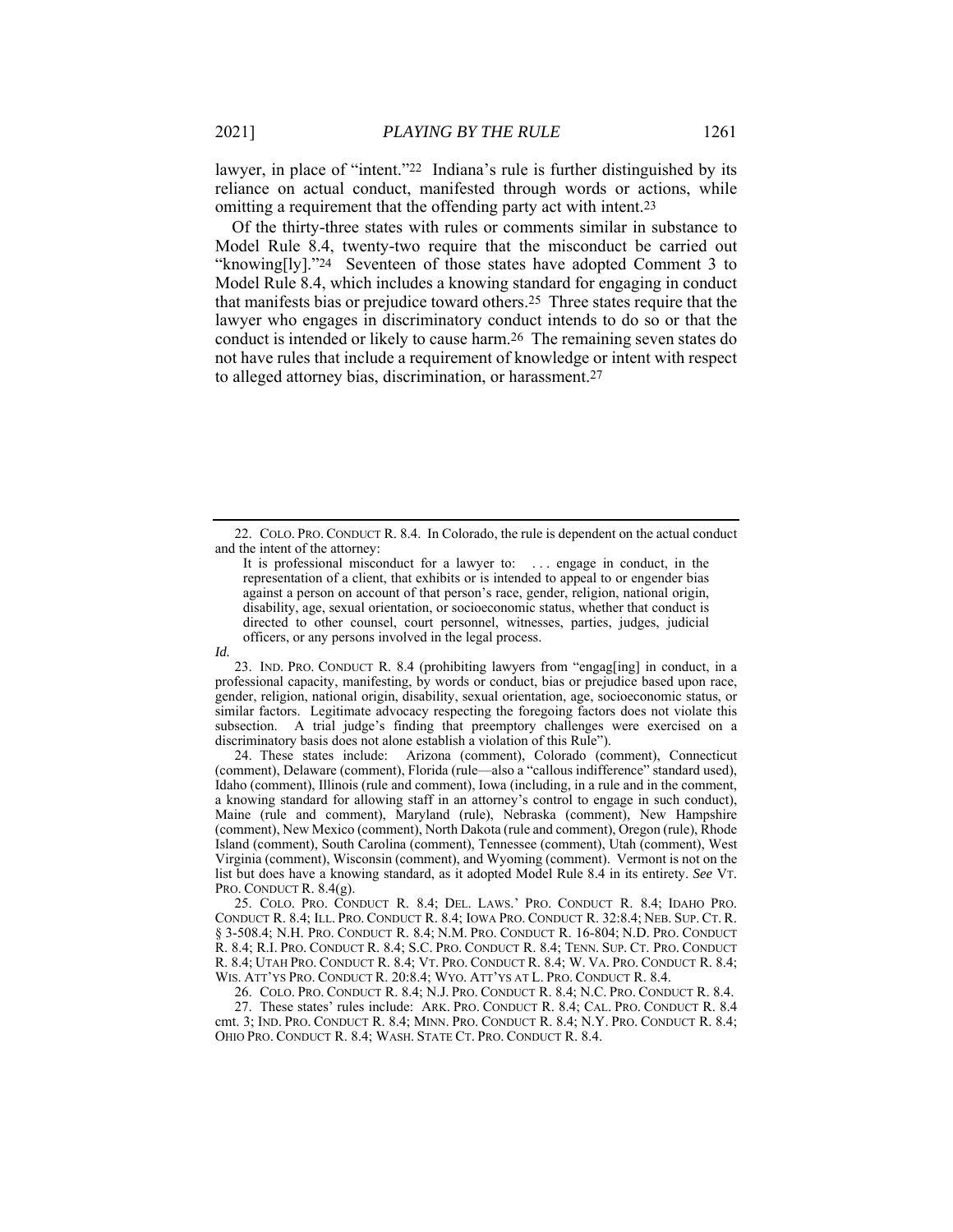#### *C. States That Have (So Far) Declined to Adopt the Amended Rule*

Several states have declined to adopt the amended rule altogether. Montana,<sup>28</sup> Texas,<sup>29</sup> and Louisiana<sup>30</sup> have chosen not to do so, for example, citing First Amendment concerns. In contrast to most states that have rules or language that address discriminatory conduct, Rule 5.08 of Texas's Disciplinary Rules of Professional Conduct ("Prohibited Discriminatory Activities"), which regulates willful expressions of bias or prejudice in connection with legal proceedings, can be found under "Section V: Law Firms and Associations."31 More often, these types of rules are found in "Section VIII: Maintaining the Integrity of the Legal Profession."32 It is even more common for rules prohibiting discriminatory conduct to be found under states' "misconduct" rules (often, Model Rule 8.4). Two states, South Carolina<sup>33</sup> and Tennessee,<sup>34</sup> have declined to adopt Model Rule 8.4(g), though both have rules (or comments) that explicitly address discrimination.

31. TEX. DISCIPLINARY PRO. CONDUCT R. 5.08.

32*. Id.* r. 8.04.

 33. S.C. PRO. CONDUCT R. 8.4 cmt. 3. The South Carolina rule regarding attorney misconduct addresses manifestation of attorney bias or prejudice in Comment 3 to the rule:

A lawyer who, in the course of representing a client, knowingly manifests by words or conduct, bias or prejudice based upon race, sex, religion, national origin, disability, age, sexual orientation or socioeconomic status, violates paragraph (e) when such actions are prejudicial to the administration of justice. Legitimate advocacy respecting the foregoing factors does not violate paragraph (e). A trial judge's finding that peremptory challenges were exercised on a discriminatory basis does not alone establish a violation of this rule.

 34. TENN. SUP. CT. PRO. CONDUCT R. 3.8. In Tennessee, the only area where the rules address discrimination is in the comments to Rule 3.8 ("Special Responsibilities of a Prosecutor"). *Id*. r. 8.4. Tennessee included Comment 3 in its misconduct rule, which addresses attorney bias or prejudice in the course of representing a client:

A lawyer who, in the course of representing a client, knowingly manifests, by words or conduct, bias or prejudice based on race, sex, religion, national origin, disability, age, sexual orientation, or socio-economic status violates paragraph (d) when such actions are prejudicial to the administration of justice. Legitimate advocacy respecting the foregoing factors does not violate paragraph (d).

 <sup>28.</sup> In Montana, the legislature's joint resolution accused the rule of "seek[ing] to destroy the bedrock foundations and traditions of American independent thought, speech, and action." S.J. Res. 15, 65th Leg., Reg. Sess. (Mont. 2017).

 <sup>29.</sup> In Texas, the legislature cited similar concerns about speech protected by the First Amendment, stating that the rule would "severely restrict attorneys' ability to engage in a meaningful debate on a range of important social and political issues." Tex. Op. Att'y Gen. No. KP-0123 (Dec. 20, 2016), 2016 WL 7433186.

 <sup>30.</sup> In Louisiana, the legislature found the phrase "conduct related to the practice of law" to be overbroad and chilling to a substantial amount of speech that is constitutionally protected." *LSBA Rules Committee Votes Not to Proceed Further with Subcommittee Recommendations Re: ABA Model Rule 8.4(g)*, LA. STATE BAR ASS'N, https://www.lsba.org/ NewsArticle.aspx?Article=c959815a-a774-441e-b411-92fe9a2dbb16 [https://perma.cc/ AVU2-YBPK] (last visited Jan. 27, 2021).

*Id.*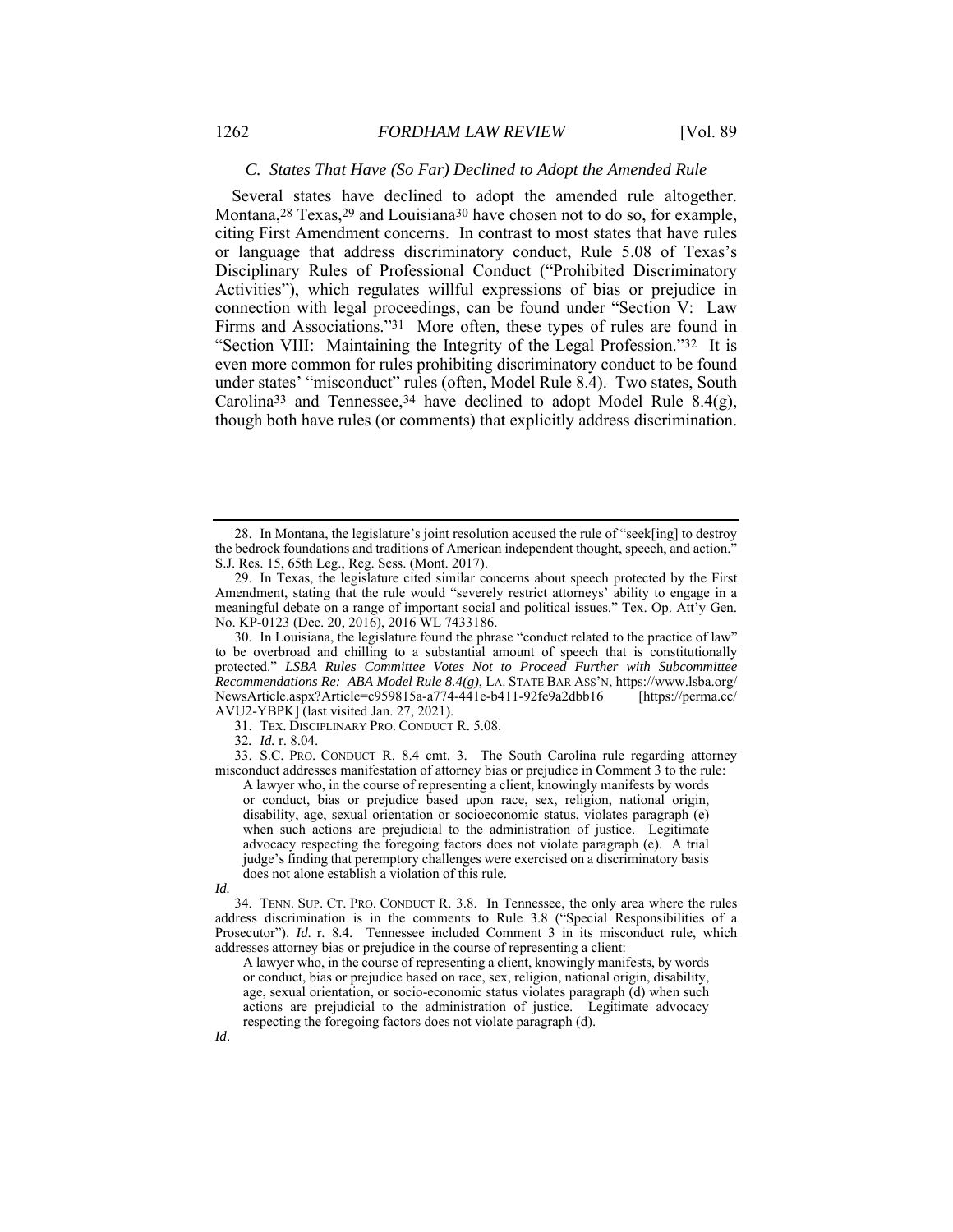#### *D. States That Do Not Regulate Attorney Discrimination and/or Harassment*

Fifteen states and two territories do not have ethics rules that address discrimination, harassment, or bias.35 In addition, three states have omitted Comment 3 from their versions of Model Rule 8.4 that speak directly to prohibiting discriminatory conduct.36 Oklahoma and Virginia, for example, removed Comment 3 from their Model Rule 8.4 equivalent, with Virginia noting, in its place: "ABA Model Rule Comment not adopted."37

#### II. DETERRING MISCONDUCT THROUGH ETHICS RULES

In the United States, the legal profession is regulated by both formal rules and informal norms.<sup>38</sup> The model ethics rules, including Model Rule  $8.4(g)$ , can thus be viewed as part of an effort to reflect and reinforce normative commitments to valued antidiscrimination principles. In this respect, and even apart from their regulatory function and the potential sanctions that flow from their violation, such rules are central to the working life of an attorney. They not only determine eligibility to practice but also help shape a lawyer's perception of her identity as a professional.39 Formal legal ethics rules have largely developed within the self-regulating regime of the profession, where the legal community is afforded substantial autonomy to regulate itself.40 The federal courts have independent authority to adopt rules of practice and to discipline attorneys, though most follow the ethics rules of the state in which the court sits.<sup>41</sup> In almost all jurisdictions, once state supreme courts have adopted model rules, they carry the force of law.<sup>42</sup> Though few enforceable legal sanctions for unethical behavior existed before the promulgation of the Model Rules of Professional Conduct,43 courts and

37. OKLA STAT. tit. 5, app. 3-A; VA. PRO. CONDUCT R.

 38. DEBORAH L. RHODE & GEOFFREY C. HAZARD JR., PROFESSIONAL RESPONSIBILITY AND REGULATION 8 (2d ed. 2006).

39*. Id.* at 4.

41*. Id.* at 115; *see also* Fred C. Zacharias & Bruce A. Green, *Rationalizing Judicial Regulation of Lawyers*, 70 OHIO ST. L.J. 73, 75–76 (2009).

42*. Id.* at 113.

 43. W. Bradley Wendel, *Regulation of Lawyers Without the Code, the Rules, or the Restatement: Or, What Do Honor and Shame Have to Do with Civil Discovery Practice*, 71 FORDHAM L. REV. 1567, 1567 (2003).

 <sup>35.</sup> *See* ALA. PRO. CONDUCT R.; ALASKA PRO. CONDUCT R.; D.C. PRO. CONDUCT R.; GA. PRO. CONDUCT R.; GUAM PRO. CONDUCT R; HAW. PRO. CONDUCT R.; KAN. PRO. CONDUCT R.; KY. SUP. CT. PRO. CONDUCT R.; LA. PRO. CONDUCT R.; MASS. SUP. JUD. CT. PRO. CONDUCT R.; MICH. PRO. CONDUCT R.; MISS. PRO. CONDUCT R.; MONT. PRO. CONDUCT R.; NEV. PRO. CONDUCT R.; OKLA STAT. tit. 5, app. 3-A (2020); S.D. CODIFIED LAWS § 16-18-app. (2020); VA. PRO. CONDUCT R.

 <sup>36.</sup> Massachusetts has reserved Comment 3 to Rule 8.4 for future modification. MASS. SUP. JUD. CT. PRO. CONDUCT R. 8.4.

 <sup>40.</sup> GREGORY C. SISK ET AL., LEGAL ETHICS, PROFESSIONAL RESPONSIBILITY, AND THE LEGAL PROFESSION 111 (2018) (noting that the legal profession has developed in this manner as part of a social compact to "restrain self-interest, to promote ideals of public service, and to maintain high standards of performance").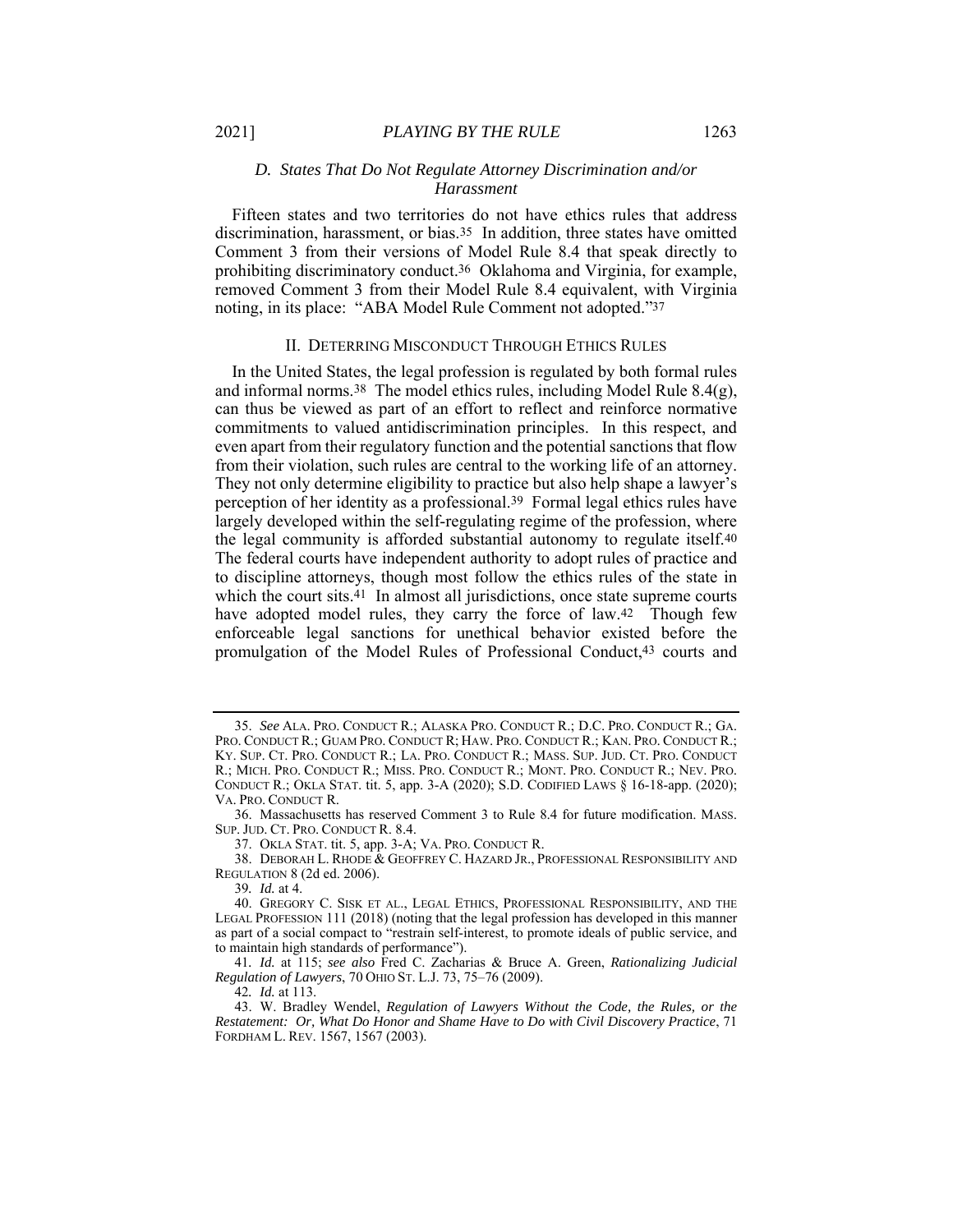regulatory authorities now enforce a complex body of law that governs lawyers' everyday work.44

A common critique of the ethics rules that regulate the legal profession is their underenforcement.45 Still, the rules can promote lawyers' regulation of their own and others' behavior by articulating shared values and professional norms. One impetus for lawyers' self-regulation is their expectation that reputational damage and the possibility of sanction might result from violations of the rules. To grasp the deterrent potential of formal ethics rules, it is necessary to focus on how the rules affect lawyers' understandings of the possible or probable consequences of taking certain actions and failing to take others.

#### *A. Professional Self-Regulation*

Ethics rules promote self-regulation by modifying the personal and professional outcomes associated with compliance and infraction. In rare cases, compliance with ethics rules can lead to the enhancement of one's professional reputation—marked by awards that celebrate the ethical performance of one's duties—"fairness," "integrity," "professionalism," "public trust," and a "commitment to justice."<sup>46</sup> Formal and informal recognition may even be accompanied by public social gatherings that both "signal" ethical aptitude and offer credentials that can be commoditized or otherwise integrated into law firms' presentations of their employees.47

<sup>44</sup>*. Id.*

<sup>45</sup>*. See generally* Fred C. Zacharias, *What Lawyers Do When Nobody's Watching: Legal Advertising as a Case Study of the Impact of Underenforced Professional Rules*, 87 IOWA L. REV. 971 (2002).

 <sup>46.</sup> This sort of biographical text can be found in descriptions of the winners of the Arizona Prosecuting Attorneys' Advisory Council "Lifetime Achievement Awards." *Lifetime Achievement Awards*, APAAC, https://www.apaac.az.gov/awards/lifetime-achievementawards [https://perma.cc/6W64-FR56] (last visited Jan. 27, 2021); *see also Criminal Justice Section Awards*, N.Y. STATE BAR ASS'N, https://nysba.org/awards-competitions/criminaljustice-section-awards [https://perma.cc/Y6Y7-4PD5] (last visited Jan. 27, 2021) (discussing that these awards are given to an "Outstanding Prosecutor," whose "professional conduct evidences a true understanding of a public prosecutor's duty to advance the fair and ethical administration of criminal justice"). There is also peer-review-based ethical recognition for professional conduct. *See, e.g.*, *Martindale-Hubbell Attorney Peer Ratings and Client Reviews*, MARTINDALE, https://www.martindale.com/ratings-and-reviews [https://perma.cc/ 9XYU-EYQA] (last visited Jan. 27, 2021) ("A second rating was also given to go along with the [legal ability] rating and that was a 'V,' meaning that the attorney's peers stated they had 'Very High' ethical standards. Over the years this transitioned to 'AV', 'BV', and 'CV' ratings—with an 'AV' rating meaning that the attorney had reached the highest of professional excellence and is recognized for the highest levels of skill and integrity.").

 <sup>47.</sup> William H. Simon, *Who Needs the Bar?: Professionalism Without Monopoly*, 30 FLA. ST. U. L. REV. 639, 652 (2003); *see also* Milton C. Regan Jr., *Professional Reputation: Looking for the Good Lawyer*, 39 S. TEX. L. REV. 549, 554–57 (1998) (discussing the various contexts in which a lawyer's professional reputation is relevant, including "for reasons ranging from personal identity, to the ease of conducting negotiation or litigation, to the possibility of obtaining referrals"); Fred C. Zacharias, *Effects of Reputation on the Legal Profession*, 65 WASH. & LEE L. REV. 173, 176 (2008) ("Because of the importance of lawyers' reputations in the minds of prospective clients, lawyers' desires to maintain specific types of reputation have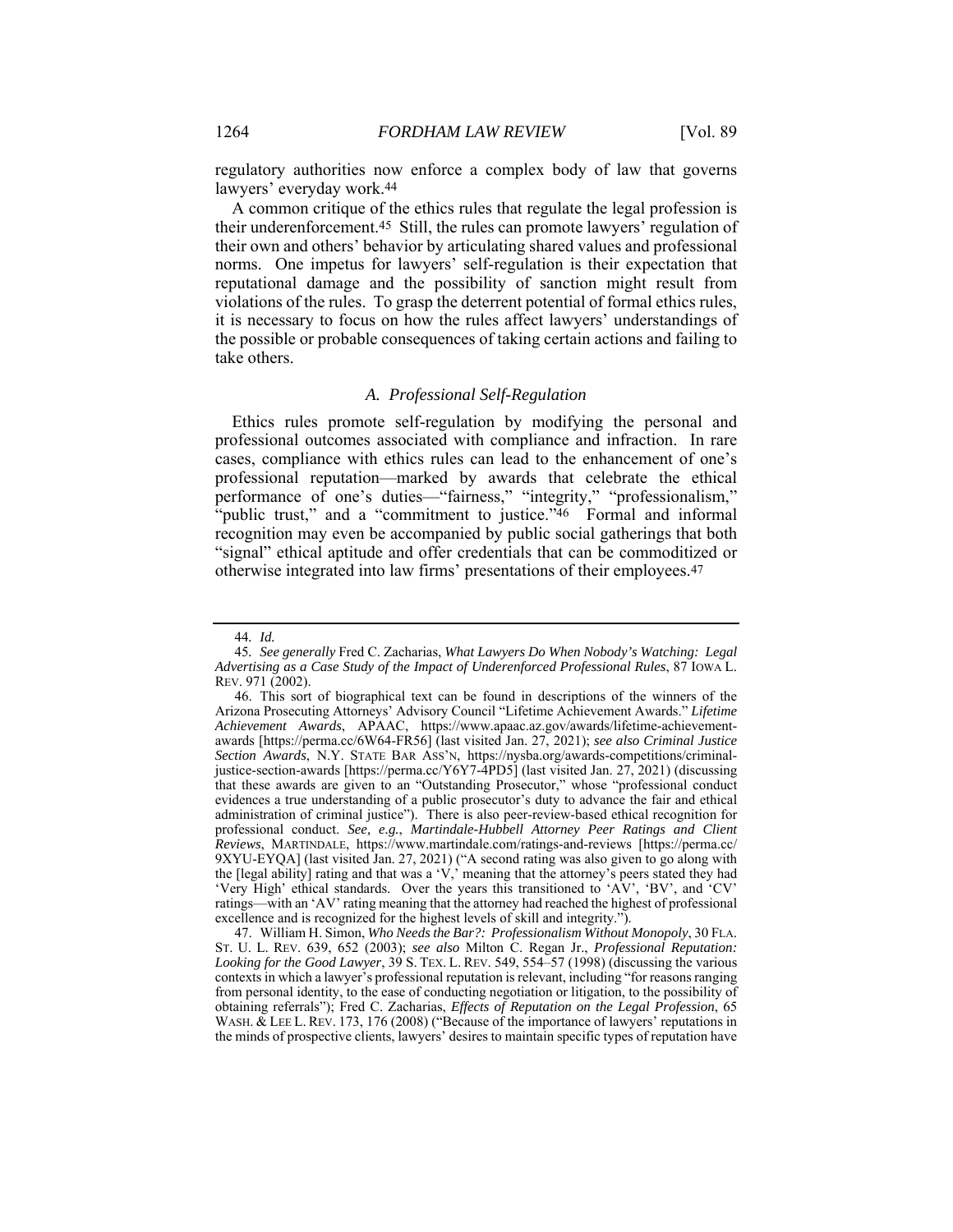Beyond the possibility of public recognition, however, ethics rules can also encourage lawyers to consider whether their decisions reflect praiseworthy conduct in their profession.48 The jury selection process offers an illustrative example of how fear of reprimand changes attorney behavior. Even the threat of an adjudicated *Batson* violation, however uncommon in practice, can lead federal prosecutors to modify their approaches to evaluating and dismissing prospective jurors.49 This is because prosecutors are often more concerned about how their decisions might affect the perception of their motivations and biases than they are about the actual likelihood of professional repercussions in the form of a *Batson* violation.50 This empirical reality may stem from the fact that lawyers perceive violations of antidiscrimination law governing jury selection as embarrassing or contrary to their professional duties.<sup>51</sup> To this end, lawyers frequently work to manage colleagues', judges', and adversaries' impressions of themselves, especially when they are repeat players.52 If a judge was to perceive a prosecutor's behavior as shameful, for example, then judges may view the entire district attorney's office in a negative light.53 And if colleagues perceive behavior as counterproductive or antithetical to collaborative work, it can precipitate adverse employment consequences, including forgone case assignments, promotions, additional work product review, or transfer to different units.

#### *B. Creating Norms and Expectations*

Model ethics rules also articulate the normative expectations of the legal community to the practitioners who join its ranks.54 Law and psychology scholar Jeffrey J. Rachlinski, for example, has argued that ethics rules have

significant impact on the implementation of professional rules and other legal constraints on lawyer behavior.").

<sup>48</sup>*. See generally* Anna Offit, *Race-Conscious Jury Selection*, 82 OHIO ST. L.J. (forthcoming 2021), https://papers.ssrn.com/sol3/papers.cfm?abstract\_id=3587892 [https:// perma.cc/SL38-ZHRJ].

<sup>49</sup>*. See* Marvin Zalman & Olga Tsoudis, *Plucking Weeds from the Garden: Lawyers Speak About Voir Dire*, 51 WAYNE L. REV. 163, 370 (2005).

 <sup>50.</sup> Offit, *supra* note 48 (manuscript at 47).

<sup>51</sup>*. Id.* (manuscript at 58–59) ("Beyond instrumental concern about the possibility of later appeal, the negative valence of racism and sexism in American society at-large, coupled with public scrutiny of exclusion at the hands of prosecutors, heightened Assistant U.S. Attorney's desire to avoid patterns of professional behavior indicative of animus toward particular groups.").

 <sup>52.</sup> Ellen Yaroshefsky & Bruce A. Green, *Prosecutors' Ethics in Context: Influences on Prosecutorial Disclosure*, *in* LAWYERS IN PRACTICE: ETHICAL DECISION MAKING IN CONTEXT 269, 278 (Leslie C. Levin & Lynn Mather eds., 2012) ("In some jurisdictions, opposing counsel tend to see each other frequently, and they understand that conflicts have high costs in compromising their ability to negotiate guilty pleas and achieve other efficiencies.").

<sup>53</sup>*. Id.* ("In particular, individual prosecutors or their offices as a whole may respond to how other local actors and agencies regard their behavior, preferring others to regard their behavior as legitimate and consistent with established practices and conventions.").

<sup>54</sup>*. See generally* Robert Cooter, *Expressive Law and Economics*, 27 J. LEGAL STUD. 585 (1998); Lawrence Lessig, *The Regulation of Social Meaning*, 62 U. CHI. L. REV. 943 (1995).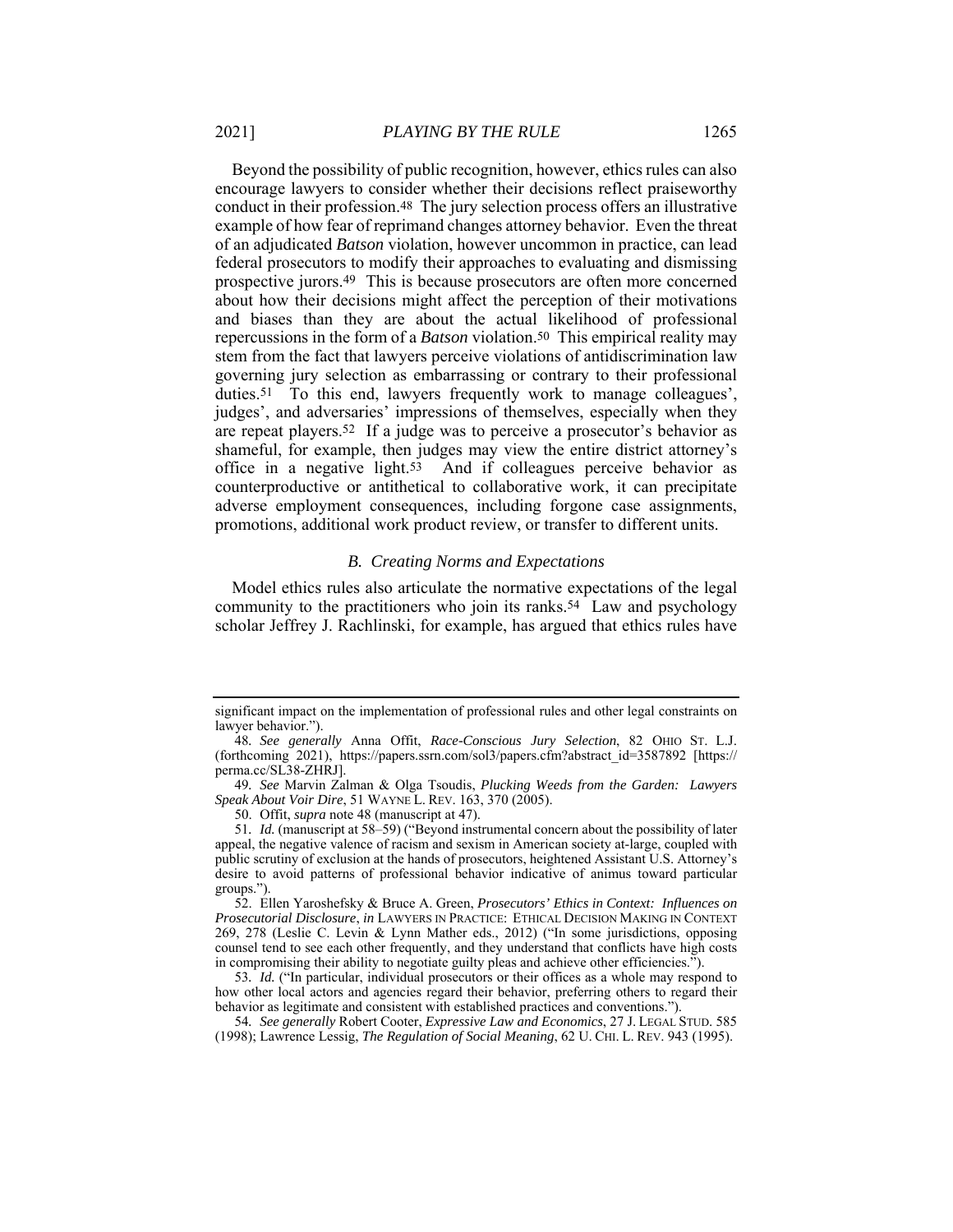an expressive function that precipitates changes in social norms.55 Unsurprisingly, the attachment of criminal punishment to certain conduct can prompt critique or condemnation by others.56 As a result, and even in the absence of enforcement, the existence of rules can reduce the prevalence of socially undesirable behavior.<sup>57</sup> In a similar vein, legal ethics scholar W. Bradley Wendel has argued that lapses in professional judgment often result from failures of "internalized standards of professional conduct" that attorneys reinforce through the "monitoring and criticism" of fellow lawyers.58 In the context of the criminal justice system, Wendel argues that this sort of informal monitoring and surveillance advances notions of "honor" that balance "the opposing obligations to be a zealous advocate for the interests of one's client, as well as an officer of the court."59

Wendel also suggests that the Model Rules can regulate behavior informally. This includes sanctioning in the form of being the subject of gossip by colleagues or opposing counsel.60 Informal behavioral regulation can also take the form of lawyers responding to unethical behavior by becoming uncooperative in scheduling and administrative matters, practicing "by the book" so as to increase expenses and other adverse effects on clients and judges, or excluding unethical lawyers from referral networks.61 In this manner, informal forms of ethical regulation among legal actors who work with each other regularly can become as, if not more, influential than formal legal sanctions.

Law and society scholars have also discussed the fluid relationship between legal sanctions and informal norms of conduct. Stewart Macaulay's influential study of "exchange relationships,"62 for example, observed the extent to which businesses treated purchase agreements as contracts despite the fact that such agreements did not meaningfully plan for contingencies and could not be used to induce performance.63 Macaulay noticed, in particular, that businesses felt greater motivation to comply with agreements out of an interest in maintaining strong and enduring relationships than because of the threat of potential litigation.64 Likewise, Lisa Bernstein, who studied nonlegal regulation in the cotton industry, noted that "a transactor's sense of self-esteem, his position in the community, and his social connections were

59. Wendel, *supra* note 43, at 1570.

63*. Id.* 64*. Id.* at 63.

 <sup>55.</sup> Jeffrey J. Rachlinski, *The Limits of Social Norms*, 74 CHI.-KENT L. REV. 1537, 1538– 39 (2000).

<sup>56</sup>*. Id.* at 1544 ("Criminalizing undesirable conduct to support a social norm can embolden people to levy informal sanctions against a violator and signal potential violators that their conduct will draw a severe social sanction.").

<sup>57</sup>*. Id.*

 <sup>58.</sup> GEOFFREY C. HAZARD ET AL., THE LAW AND ETHICS OF LAWYERING 19–20 (3d ed. 1999).

 <sup>60.</sup> W. Bradley Wendel, *Nonlegal Regulation of the Legal Profession: Social Norms in Professional Communities*, 54 VAND. L. REV. 1953, 1969 (2001).

<sup>61</sup>*. Id.* at 1959–60.

 <sup>62.</sup> Stewart Macaulay, *Non-contractual Relations in Business: A Preliminary Study*, 28 AM. SOCIO. REV. 55, 56 (1963).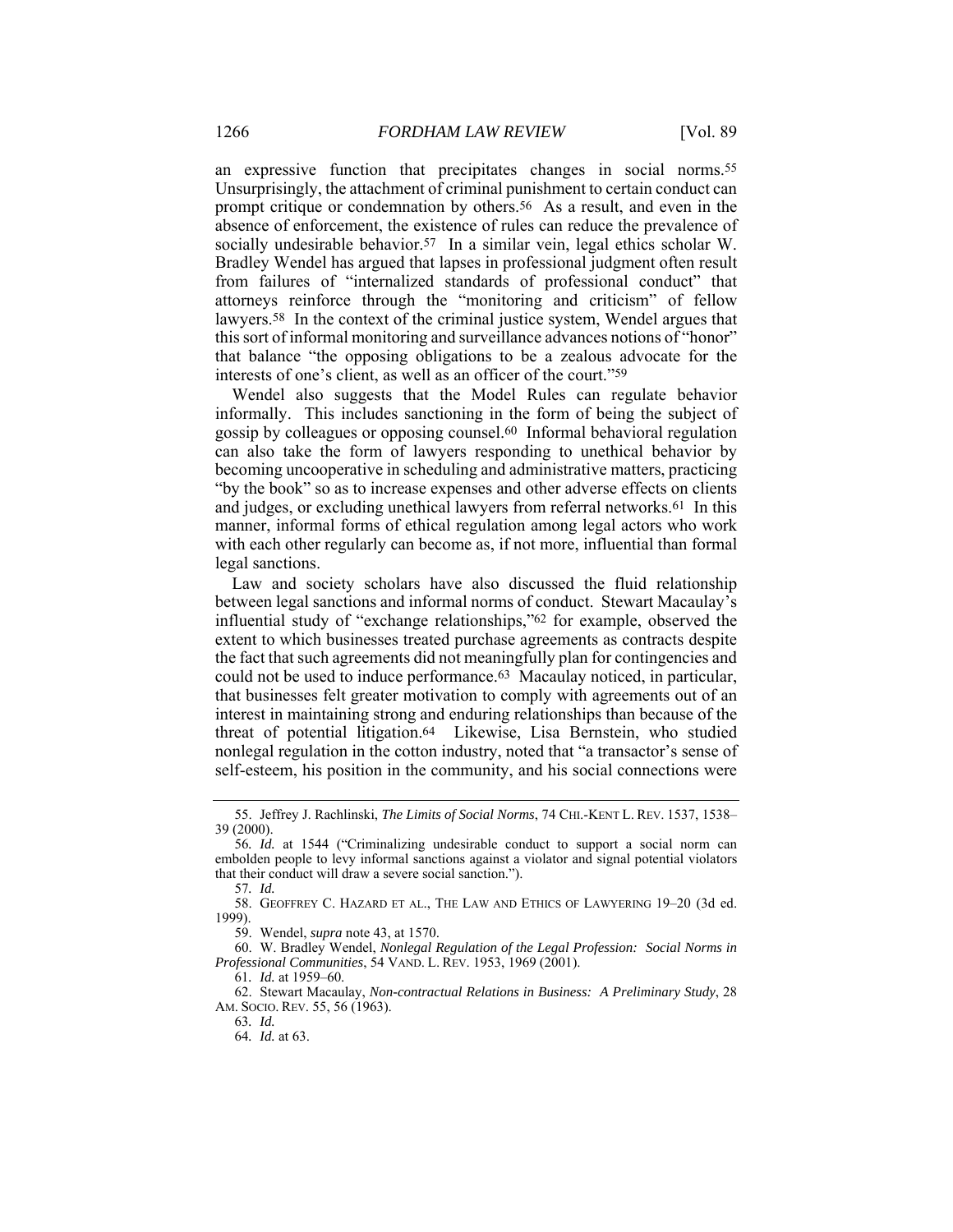intertwined with his business reputation."65 Breach of contract could thus harm one's social, as well as professional, well-being.66

It is precisely these types of extralegal concerns that make lawyers sensitive to informal sanctions, including gossip or "war stories" that might lead others to view them as uncooperative, aggressive, or untrustworthy.67 Although reputational self-consciousness can be useful in regulating behavior in repeat interactions, it may be less effective in influencing one-off interactions in which lawyers know they are unlikely to encounter each other in the future.68 Still, even the possibility or threat of destructive gossip can serve to deter unethical behavior<sup>69</sup>—with ethics rules supplying normative force for such self-consciousness. This threat is only more acutely felt at a time when allegations of wrongdoing can circulate publicly and instantaneously through social media.70

In the criminal context, empirical research by Ellen Yaroshefsky and Bruce A. Green has shed light on the roles these considerations can play in the everyday decision-making of prosecutors. They observed that one of the greatest influences on prosecutorial conduct was informal peer pressure.71 In particular, they found that prosecutors' conduct was shaped by their preference for having others "regard their behavior as legitimate and consistent with established practices and conventions."72 This heightened self-awareness on the part of prosecutors is only amplified by the fact that they often work with the same judges or defense attorneys; prosecutors have a stake in establishing and maintaining good reputations, as they rely on the good will of the courts and public defenders' offices for the smooth management of their work.73 Even an informal expression of frustration or disapproval from a judge can jeopardize this productive and advantageous rapport.74 Other studies have corroborated this insight into the social

69*. Id.*

 70. Catie Edmondson, *Former Clerk Alleges Sexual Harassment by Appellate Judge*, N.Y. TIMES (Feb. 13, 2020), https://www.nytimes.com/2020/02/13/us/politics/judgereinhardt-sexual-harassment.html [https://perma.cc/LV46-PVPG].

71. Yaroshefsky & Green, *supra* note 52, at 277–78.

72*. Id.* at 278; *see also* Bruce A. Green & Fred C. Zacharias, *Regulating Federal Prosecutors' Ethics*, 55 VAND. L. REV. 381, 449–50 (2002) ("However much (or little) we enforce professional regulation, we have to acknowledge that courts and disciplinary agencies never will become familiar with most activities in which prosecutors engage. We inevitably rely heavily on prosecutorial self-regulation and self-enforcement. . . . [R]ightly or wrongly, the perception of independence contributes to federal prosecutors' sense of self-worth." (footnote omitted)).

73*. Id.* 74*. Id.*

 <sup>65.</sup> Lisa Bernstein, *Private Commercial Law in the Cotton Industry: Creating Cooperation Through Rules, Norms, and Institutions*, 99 MICH. L. REV. 1724, 1749 (2001). 66*. Id.*

<sup>67</sup>*. Id.*; *see also* Wendel, *supra* note 43, at 1599 ("Judges often rely on the reputation of counsel or the history of dealing with one of the lawyers when making discretionary judgments. If one lawyer has appeared uncooperative, the judge may rule against her in a discovery dispute, even though the judge would have been inclined to grant a different lawyer a break.").

 <sup>68.</sup> Wendel, *supra* note 43, at 1605.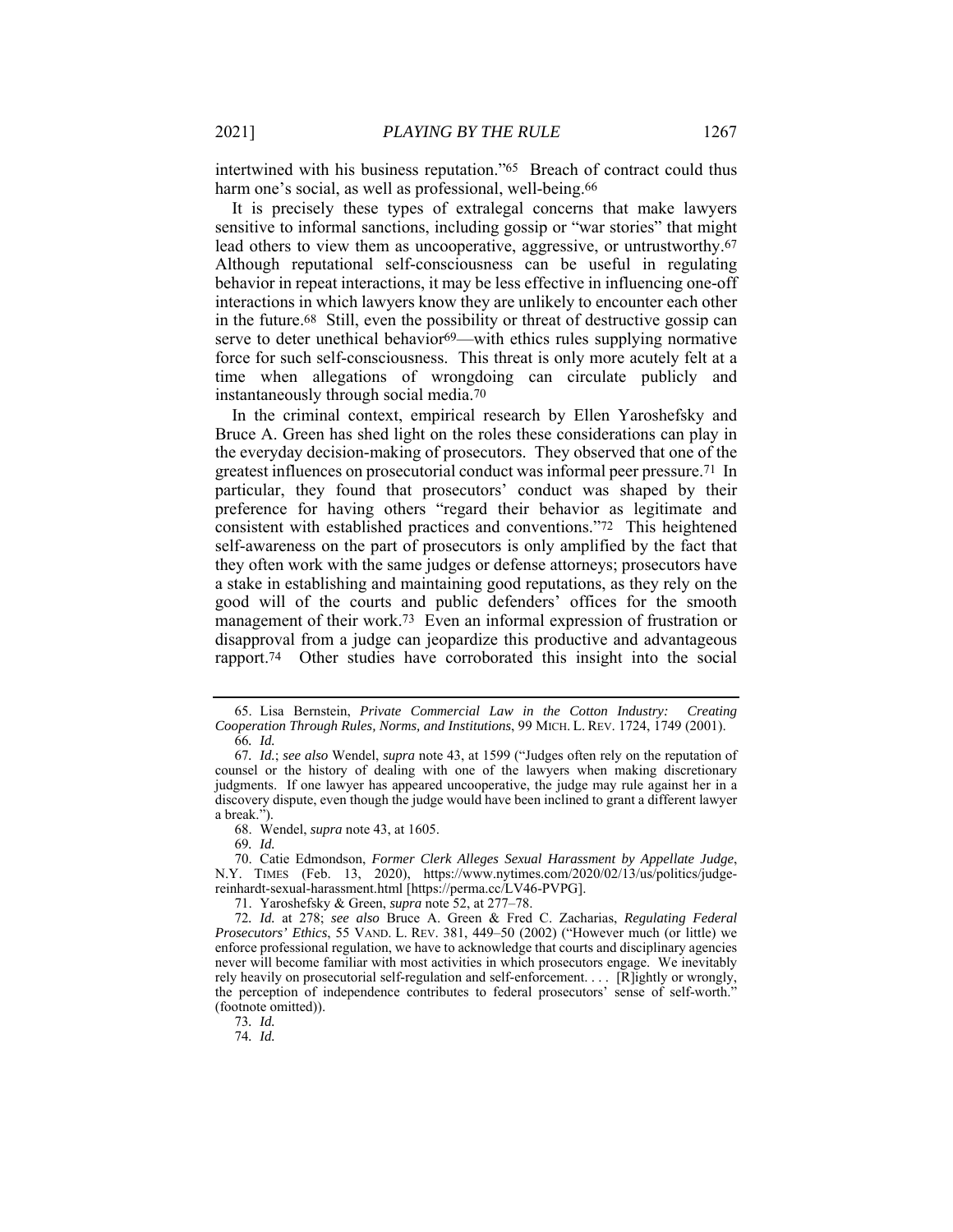dynamics of the courtroom work group, including relationships among prosecutors, public defenders, and judges.75

The impact of formal ethics rules—and informal ethics norms—on prosecutorial behavior and decision-making is especially important in the context of jury selection, discussed in the next part. This is because prosecutorial misconduct, discrimination, and abuses of discretion have been a central focus of those attuned to the pervasive problem of race-based jury exclusion and systemic racism in the legal system more broadly.76

#### III. APPLICATIONS OF MODEL RULE 8.4(G) TO DISCRIMINATION DURING JURY SELECTION

As a matter of both practice and scholarly focus, jury selection has long been considered a locus of race-based discrimination in the legal system.77 Of particular concern is the extent to which lawyers can use peremptory challenges to strike otherwise eligible jurors of color with impunity.78 Although the *Batson* doctrine ostensibly forbids the racial exclusion of prospective jurors,79 attorneys can easily circumvent the law by offering race-neutral explanations for the peremptory strikes they exercise, if challenged.80 Among the limitations of *Batson*, scholars have highlighted the doctrine's emphasis on discerning racial animus on the part of attorneys accused of dismissing jurors based on race.81 This has prompted concern

81*. See, e.g.,* Leonard L. Cavise, *The* Batson *Doctrine: The Supreme Court's Utter Failure to Meet the Challenge of Discrimination in Jury Selection*, 1999 WIS. L. REV. 501, 505 ("Any trial attorney with the wherewithal to refrain from using gender or race words in the explanation and the discipline to avoid accepting a juror to whom the exact same 'neutral

<sup>75</sup>*. See, e.g.*, Marc G. Gertz, *The Impact of Prosecutor/Public Defender Interaction on Sentencing: An Exploratory Typology*, 5 CRIM. JUST. REV. 43 (1980); Don Stemen & Bruce Frederick, *Rules, Resources, and Relationships: Contextual Constraints on Prosecutorial Decision Making*, 31 QUINNIPIAC L. REV. 1 (2013).

<sup>76</sup>*. See, e.g.,* Flowers v. Mississippi, 139 S. Ct. 2228 (2019).

<sup>77</sup>*. See, e.g.*, Catherine M. Grosso & Barbara O'Brien, *A Stubborn Legacy: The Overwhelming Importance of Race in Jury Selection in 173 Post-*Batson *North Carolina Capital Trials*, 97 IOWA L. REV. 1531 (2012) (finding that prosecutors in capital prosecutions were 2.5 times more likely to strike otherwise eligible Black prospective jurors from venires than white jurors); Vida B. Johnson, *Arresting* Batson*: How Striking Jurors Based on Arrest Records Violates* Batson, 34 YALE L. & POL'Y REV. 387, 414 (2017) (examining the extent to which lawyers' exercise of peremptory challenges based on citizens' arrest records lead to the disproportionate exclusion of Black and Latinx prospective jurors); Sheri Lynn Johnson, Batson *from the Very Bottom of the Well: Critical Race Theory and the Supreme Court's Peremptory Challenge Jurisprudence*, 12 OHIO ST. J. CRIM. L. 71 (2014) (acknowledging the centrality of race to prosecutors' approaches to jury selection and outlining the extent to which *Batson* and its progeny have failed to address the continuing problem of race-based jury exclusion); Anna Offit, *Benevolent Exclusion*, 96 WASH. L. REV. (forthcoming 2021), https://papers.ssrn.com/sol3/papers.cfm?abstract\_id=3724467 [https://perma.cc/CYY3- GXX8] (examining the role that the challenge dismissals of jurors "for cause" plays in facilitating forms of socioeconomic exclusion that perpetuate racial disparities on juries).

<sup>78</sup>*. See, e.g.*, Nancy S. Marder, Batson *Revisited*, 97 IOWA L. REV. 1585 (2012).

<sup>79</sup>*. See generally* Batson v. Kentucky*,* 476 U.S. 79 (1986).

<sup>80</sup>*. See generally* EQUAL JUST. INITIATIVE, ILLEGAL RACIAL DISCRIMINATION IN JURY SELECTION: A CONTINUING LEGACY (2010), https://eji.org/sites/default/files/illegal-racialdiscrimination-in-jury-selection.pdf [https://perma.cc/L865-6TDZ].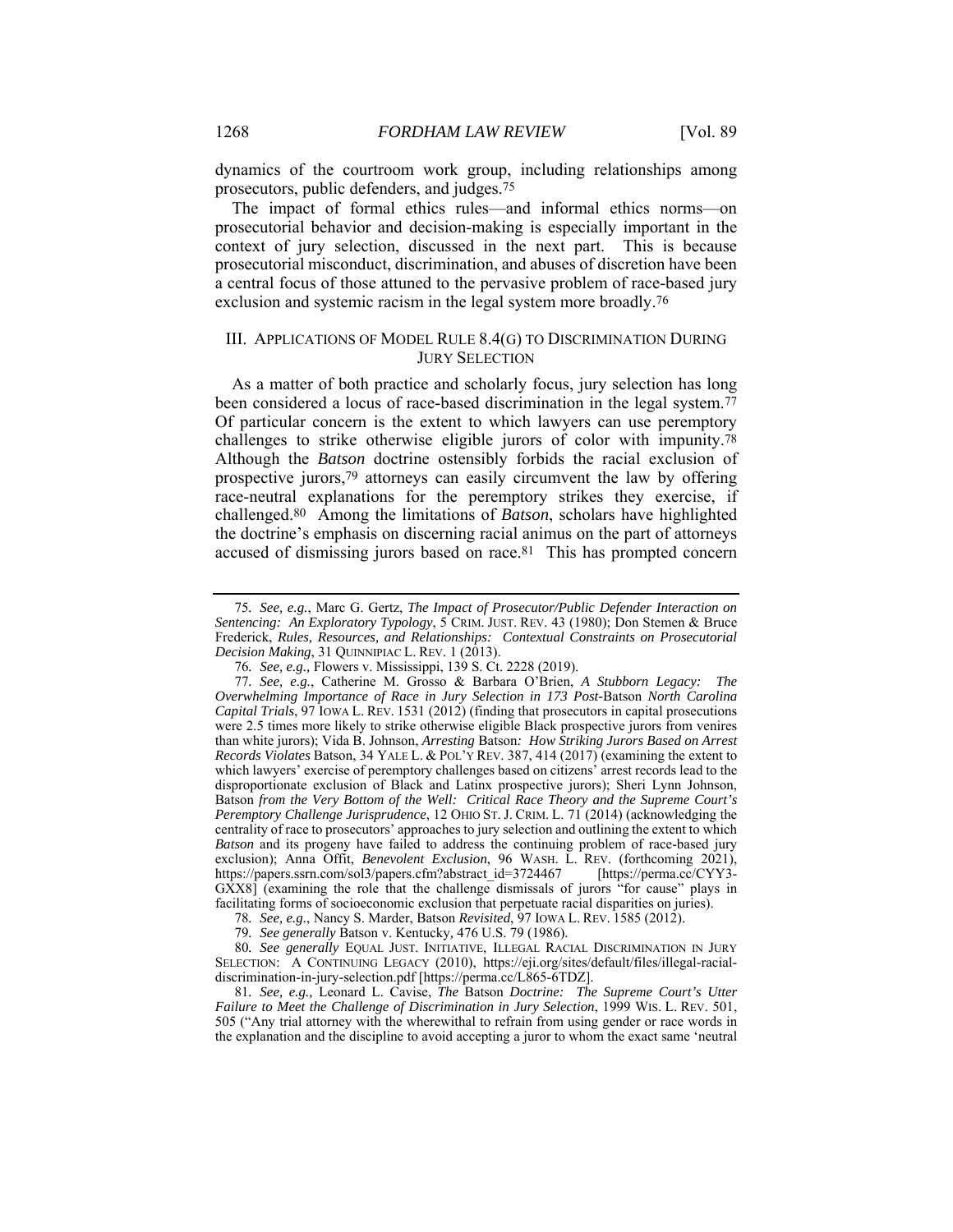that the law's focus on expressions of *explicit* racial bias on the part of attorneys has come at the expense of attention to more routinized forms of prejudice that pervade peremptory82 and cause challenges83 alike.

#### *A. The Amended Rule's Inclusion of an Objective Mens Rea Standard*

Concern about the impact of attorney bias on jury demographics has catalyzed state-level reform aimed at helping lawyers challenge—and remedy—the discriminatory excusal of prospective jurors. One decisive step toward enhancing the use and effectiveness of the *Batson* doctrine was implemented by the Washington State Supreme Court in *State v. Jefferson*.84 In this attempted murder case, prosecutors used their last peremptory strike to dismiss the last remaining Black prospective juror from the venire.85 Yet when defense counsel challenged the move, the trial court found, under the third step of the *Batson* test, that the "race-neutral" reasons the state advanced for its strike did not reflect purposeful discrimination on the part of the challenged lawyer, as the law required.86

The Washington State Supreme Court reversed the conviction on appeal, citing numerous procedural and practical limitations of the *Batson* doctrine.87 In an effort to modify *Batson* to address its shortcomings,88 the court adopted a new framework for challenging discriminatory peremptory challenges: General Rule 37 (GR 37).89 Among the innovations of the new rule was its departure from the racial animus requirement that for so long required judges to adjudicate *Batson* violations perpetrated only by explicitly biased lawyers.90 Instead, GR 37 substitutes judges' subjective assessments of how to draw the line between deliberate and unintentional discrimination with consideration of how an "objective observer could view race or ethnicity as a factor in the use of the peremptory challenge" during the adjudication of a *Batson* challenge.91 GR 37 requires, further, that judges imagine this

explanation' would apply has beaten what one court calls the *Batson* 'charade.'" (quoting People v. Randall, 671 N.E.2d 60, 65 (Ill. App. Ct. 1996))).

<sup>82</sup>*. See, e.g.*, Antony Page, Batson*'s Blind-Spot: Unconscious Stereotyping and the Peremptory Challenge*, 85 B.U. L. REV. 155, 209 (2005) ("The automatic use of these stereotypes is not necessarily related to whether the decision-maker consciously agrees or disagrees with the particular stereotype."); *see also* Offit, *supra* note 77.

<sup>83</sup>*. See generally* Offit, *supra* note 77.

<sup>84</sup>*.* 429 P.3d 467 (Wash. 2018).

<sup>85</sup>*. Id.* at 471. The stated rationale for exercising a peremptory strike to remove the prospective juror was the juror's perception that jury service was a waste of time, his familiarity with the film *12 Angry Men*, and his characterization of his deliberations in a case during jury service in the past. *Id.* 

<sup>86</sup>*. Id.* at 472.

<sup>87</sup>*. See id.* at 476; *see also* City of Seattle v. Erickson, 398 P.3d 1124, 1131 (Wash. 2017); State v. Saintcalle, 309 P.3d 326, 334–36 (Wash. 2013).

<sup>88</sup>*. See* Annie Sloan, Note, *"What to Do About* Batson*?": Using a Court Rule to Address Implicit Bias in Jury Selection*, 108 CALIF. L. REV. 233, 242 (2020).

<sup>89</sup>*. See Jefferson*, 429 P.3d at 477.

<sup>90</sup>*. See infra* note 92 and accompanying text.

 <sup>91.</sup> WASH. STATE CT. GEN. R. 37.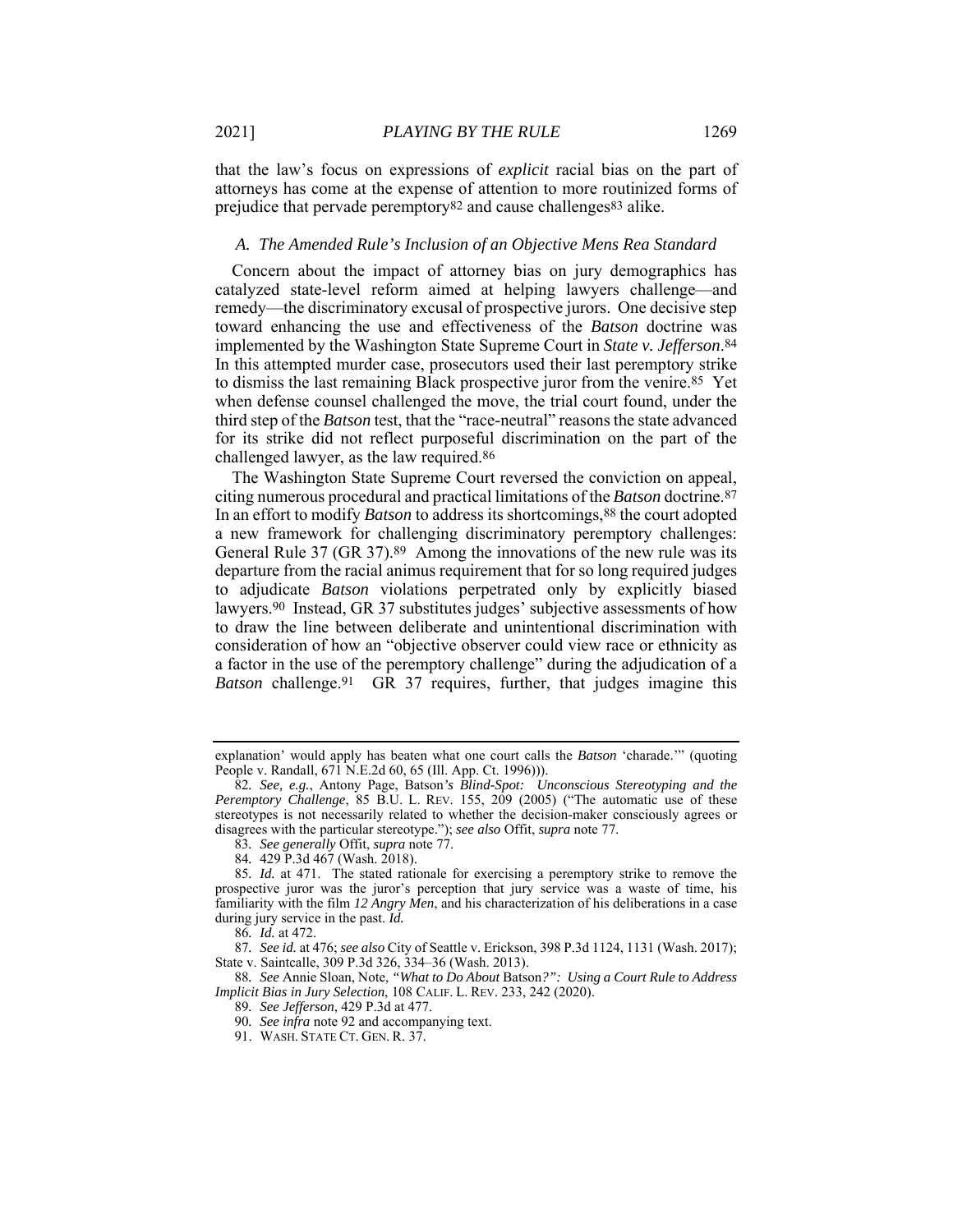objective viewer as a person in possession of sophisticated knowledge of institutional and subconscious racism.92

The development of Model Rule 8.4(g) reflects similar recognition of the critical need for a more expansive approach to the mens rea of attorneys engaged in discriminatory behavior during trial. Prior to its incorporation into the rule, the text of subsection (g) stated that a lawyer in violation of the rule must "knowingly manifest[]" discriminatory action93—a condition that changed to "knowingly" or "reasonably should know."94

This significant development was the product of deliberation and compromise. When the ABA first proposed the new rule in 2015, it invited feedback on the specific question of whether the rule should include a mens rea*.*95 Following this, the proposed draft that was circulated in August 2016 eliminated a knowledge (or other mens rea) requirement for the rule altogether, such that the rule read, in pertinent part: "It is professional misconduct for a lawyer to: . . . (g) harass or discriminate on the basis of race, sex, religion . . . ."96 The committee ultimately submitted a revised report with a knowledge requirement specified in the rule, <sup>97</sup> after some argued that in the absence of a mens rea requirement, the rule could be viewed as a quasi-criminal rule of absolute liability.98

Much like the Washington State Supreme Court's objective mens rea standard pertaining to juror discrimination, ABA Revised Resolution 109 recognized, in explicit terms, that the inclusion of both a subjective and objective mens rea would "safeguard against evasive defenses of conduct that any reasonable lawyer would have known is harassment or discrimination."99 And the "reasonably should have known" standard was defined as "denot[ing] 'that a lawyer of reasonable prudence and competence would ascertain the matter in question.'"100

<sup>92</sup>*. See id.* r. 37(f) ("Nature of Observer. For purposes of this rule, an objective observer is aware that implicit, institutional, and unconscious biases, in addition to purposeful discrimination, have resulted in the unfair exclusion of potential jurors in Washington State."). GR 37 was the product of the collaborative labor of a work group convened by the Washington State Supreme Court, drawing on input from the American Civil Liberties Union and the Washington Association of Prosecuting Attorneys. *See* JURY SELECTION WORKGROUP, PROPOSED NEW GR 37: FINAL REPORT (2018), http://www.courts.wa.gov/content/ publicUpload/Supreme%20Court%20Orders/OrderNo25700-A-1221Workgroup.pdf [https://perma.cc/VQM6-B4S8].

 <sup>93.</sup> MODEL RULES OF PRO. CONDUCT r. 8.4(d) cmt. 3 (AM. BAR ASS'N 1998) (amended 2016).

 <sup>94.</sup> *Id*. r. 8.4(g).

<sup>95</sup>*. See id*. r. 8.4 (Discussion Draft 2015).

<sup>96</sup>*.* AM. BAR ASS'N, RESOLUTION AND REPORT 1–2 (2016), http://www.americanbar.org/ content/dam/aba/administrative/professional\_responsibility/scepr\_report\_to\_hod\_rule\_8\_4\_a mendments 05\_31\_2016\_resolution\_and\_report\_posting.authcheckdam.pdf [https://perma.cc/7MQ4-WQKA].

<sup>97</sup>*. See* AM BAR ASS'N, *supra* note 7.

 <sup>98.</sup> Stephen Gillers, *A Rule to Forbid Bias and Harassment in Law Practice: A Guide for State Courts Considering Model Rule 8.4(g)*, 30 GEO. J. LEGAL ETHICS 195, 217 (2017).

 <sup>99.</sup> AM BAR ASS'N, *supra* note 7, at 8.

<sup>100</sup>*. Id.* (citing MODEL RULES OF PRO. CONDUCT r. 1.0(j)).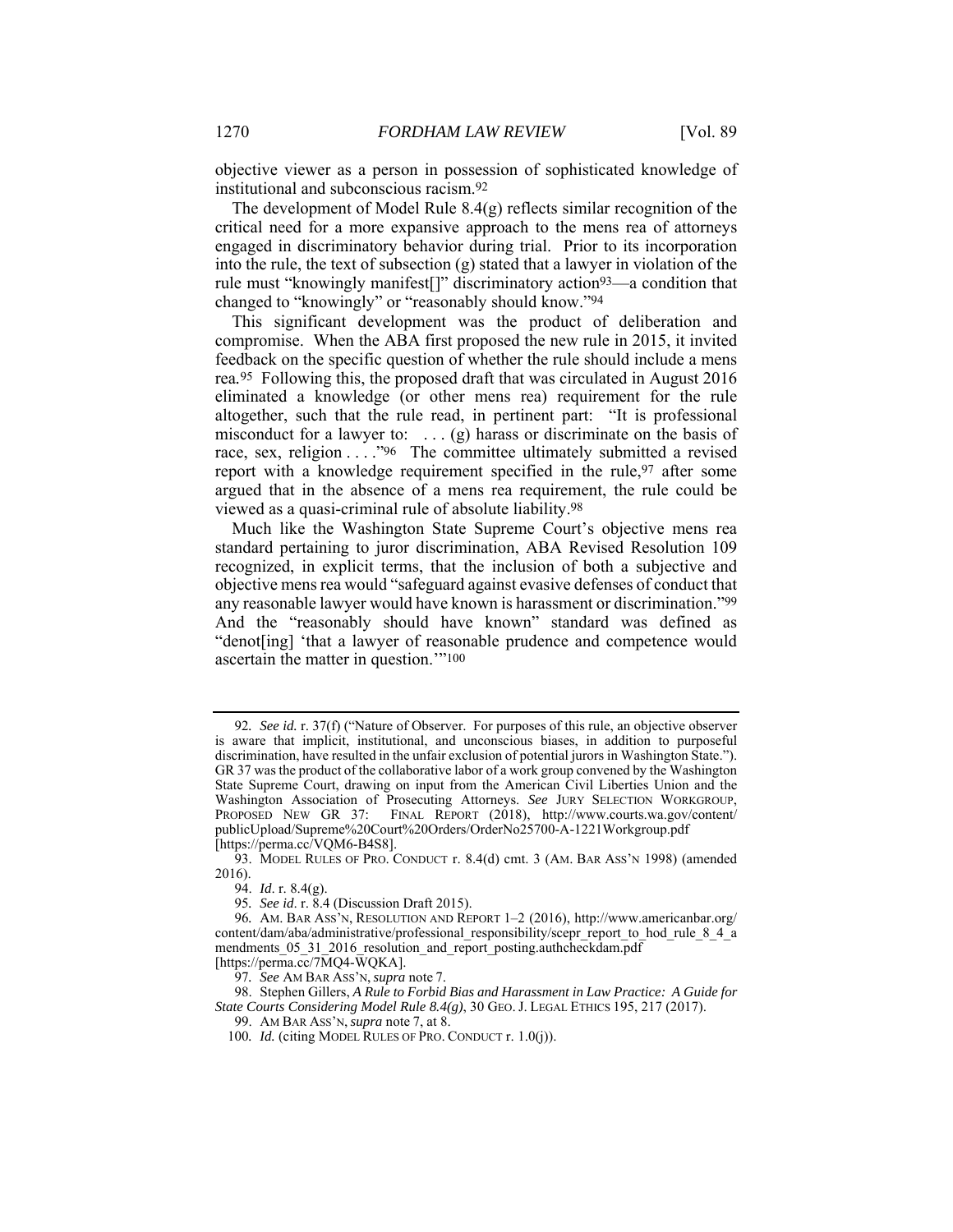Despite the similar inclusion of an objective mens rea standard, Model Rule  $8.4(g)$  stopped short of permitting a single discriminatory peremptory challenge to rise to the level of an ethics rule violation.101 Instead, this part of the comment proposes the rule be interpreted as a less stringent check on illegal jury exclusion than *Batson*, which dispensed with prior case law holding that racial jury exclusion in a single trial would not violate antidiscrimination law.102 A more effective and expansive approach to the ethical regulation of jury exclusion would acknowledge the harm of illegally excluding even a single juror<sup>103</sup> by specifying that one discriminatory peremptory challenge should create a rebuttable presumption that Model Rule  $8.4(g)$  has been violated.<sup>104</sup>

Despite its shortcomings, it is notable that Comment 5 to Model Rule 8.4(g) explicitly references jury selection as a context in which attorneys *can be subject to ethical regulation*, even though this remains untested.105 In light of this significant acknowledgment, the rule may complement and enhance *Batson* challenges as a secondary means of identifying and remediating forms of jury exclusion that deprive citizens of their right to participate in the legal system. As discussed in Part II, even the *possibility* of an ethics violation can encourage greater vigilance, care, and consciousness of *Batson* on the part of attorneys engaged in routine assessments of prospective jurors.

#### *B. Distinguishing Illegal Discrimination from "Legitimate Advocacy"*

Model Rule  $8.4(g)$  concludes with a significant, though ambiguous, carveout for "legitimate advice or advocacy."106 This language was not entirely new for the rule; under previous Comment 3 to Model Rule 8.4(d), the ABA stated that a

lawyer who, in the course of representing a client, knowingly manifests by words or conduct, bias or prejudice based upon race, sex, religion, national

<sup>101</sup>*. Id.* at 2 (noting that a "trial judge's finding that peremptory challenges were exercised on a discriminatory basis does not alone establish a violation of" subsection (g)).

<sup>102</sup>*. See, e.g.*, Swain v. Alabama, 380 U.S. 202, 221 (1965) ("This Court has held that the fairness of trial by jury requires no less. Hence veniremen are not always judged solely as individuals for the purpose of exercising peremptory challenges. Rather they are challenged in light of the limited knowledge counsel has of them, which may include their group affiliations, in the context of the case to be tried. With these considerations in mind, we cannot hold that the striking of Negroes in a particular case is a denial of equal protection of the laws." (citation and footnote omitted)).

 <sup>103.</sup> The U.S. Supreme Court interprets *Batson* as holding that the discriminatory removal of a single prospective juror is a constitutional violation. *See* Flowers v. Mississippi, 139 S. Ct. 2228, 2248 (2019) (noting that "the Constitution forbids striking even a single prospective juror for a discriminatory purpose" (citing Foster v. Chatman, 136 S. Ct. 1737, 1747 (2016))); *see also* Snyder v. Louisiana*,* 552 U.S. 472, 478 (2008).

 <sup>104.</sup> I thank Adam M. Gershowitz for suggesting this proposed modification of the language of Comment 5. *See also* Lonnie T. Brown Jr., *Racial Discrimination in Jury Selection: Professional Misconduct, Not Legitimate Advocacy*, 22 REV. LITIG. 209, 310–11 (2003).

 <sup>105.</sup> MODEL RULES OF PRO. CONDUCT r. 8.4(g) cmt. 5 (AM. BAR ASS'N 2020).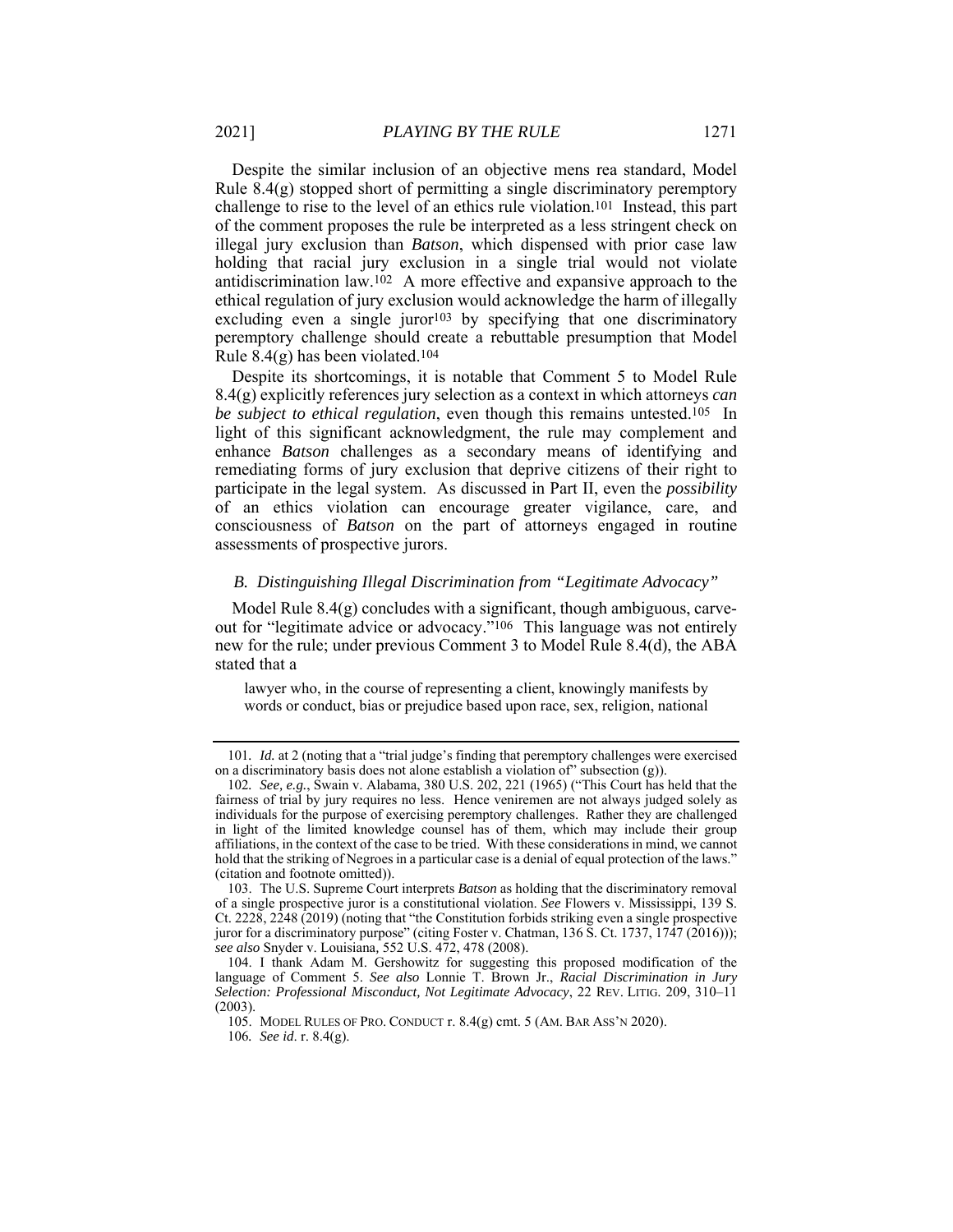origin, disability, age, sexual orientation or socioeconomic status, violates paragraph (d) when such actions are prejudicial to the administration of justice. Legitimate advocacy respecting the foregoing factors does not violate paragraph (d). A trial judge's finding that peremptory challenges were exercised on a discriminatory basis does not alone establish a violation of this rule.107

Under both the old comment and the new rule, an exception for "legitimate advocacy" thus remains intact.108

Scholars and practitioners seeking clarity on this point, however, will be disappointed, as the rule fails to distinguish legitimate from illegitimate advocacy.109 There was in fact no definition provided upon the term's incorporation into the comment.110 Some have argued that the phrase should be understood as a moral commentary on the *ends* sought through advocacy, while others have focused on legal process.<sup>111</sup> Yet under any definition, it remains unclear whether bias and discrimination are ever defensible parts of legal practice.112 The issue becomes particularly murky in the context of jury selection, where some have argued that bias and zealous advocacy go hand in hand.113 The line between permissible and illegal jury exclusion is particularly difficult to regulate when uncontested peremptory challenges can be exercised without transparency on the part of the lawyers who use them.114 This conundrum led one of the drafters of Model Rule 8.4(g) to acknowledge the fact that "race, gender, and other factors are sometimes legitimate subjects of consideration" and that discussion of such attributes during voir dire should not necessarily run afoul of the rule.<sup>115</sup>

The rule is clear that a single *Batson* violation will not trigger an ethics violation. In writing about the previous iteration of the rule, one scholar has argued that the placement of the reference to a peremptory challenge *after* its reference to legitimate advocacy (in Comment 2) suggests that it was not the intent of the rule drafters for *Batson* violations to automatically precipitate ethics violations.116 A more probable interpretation, however, is one that the same author concludes with: though a single *Batson* violation may not in itself rise to the level of an ethics violation, a *Batson* violation alongside *other*

 <sup>107.</sup> *Id*. r. 8.4(d) cmt. 3 (amended 2016).

 <sup>108.</sup> Interestingly, though the drafters of Model Rule 8.4(g) in 2016 initially chose not to include a legitimate advocacy provision in the rule, they reversed course soon after. *See* Michael William Fires, Note, *Regulating Conduct: A Model Rule Against Discrimination and the Importance of Legitimate Advocacy*, 30 GEO.J. LEGAL ETHICS 735, 746 (2017).

<sup>109</sup>*. See id.* at 741.

<sup>110</sup>*. Id.*

<sup>111</sup>*. See* Note, *Discriminatory Lawyers in a Discriminatory Bar: Rule 8.4(g) of the Model Rules of Professional Responsibility,* 40 HARV. J.L. & PUB. POL'Y 773, 786 (2017).

 <sup>112.</sup> Comment, Batson v. Kentucky *and the ABA Model Rules of Professional Conduct: Is a Violation of* Batson *Also an Ethical Violation?*, 29 J. LEGAL PRO. 205, 210 (2005).

<sup>113</sup>*. See, e.g.*, Abbe Smith, *"Nice Work If You Can Get It": "Ethical" Jury Selection in Criminal Defense*, 67 FORDHAM L.REV. 523, 528–30 (1998) (defending the ability for defense attorneys to strike or empanel prospective jurors based on race).

<sup>114</sup>*. See* EQUAL JUST. INITIATIVE, *supra* note 80, at 47.

 <sup>115.</sup> Fires, *supra* note 108, at 742.

<sup>116</sup>*. See* Comment, *supra* note 112, at 210–11.